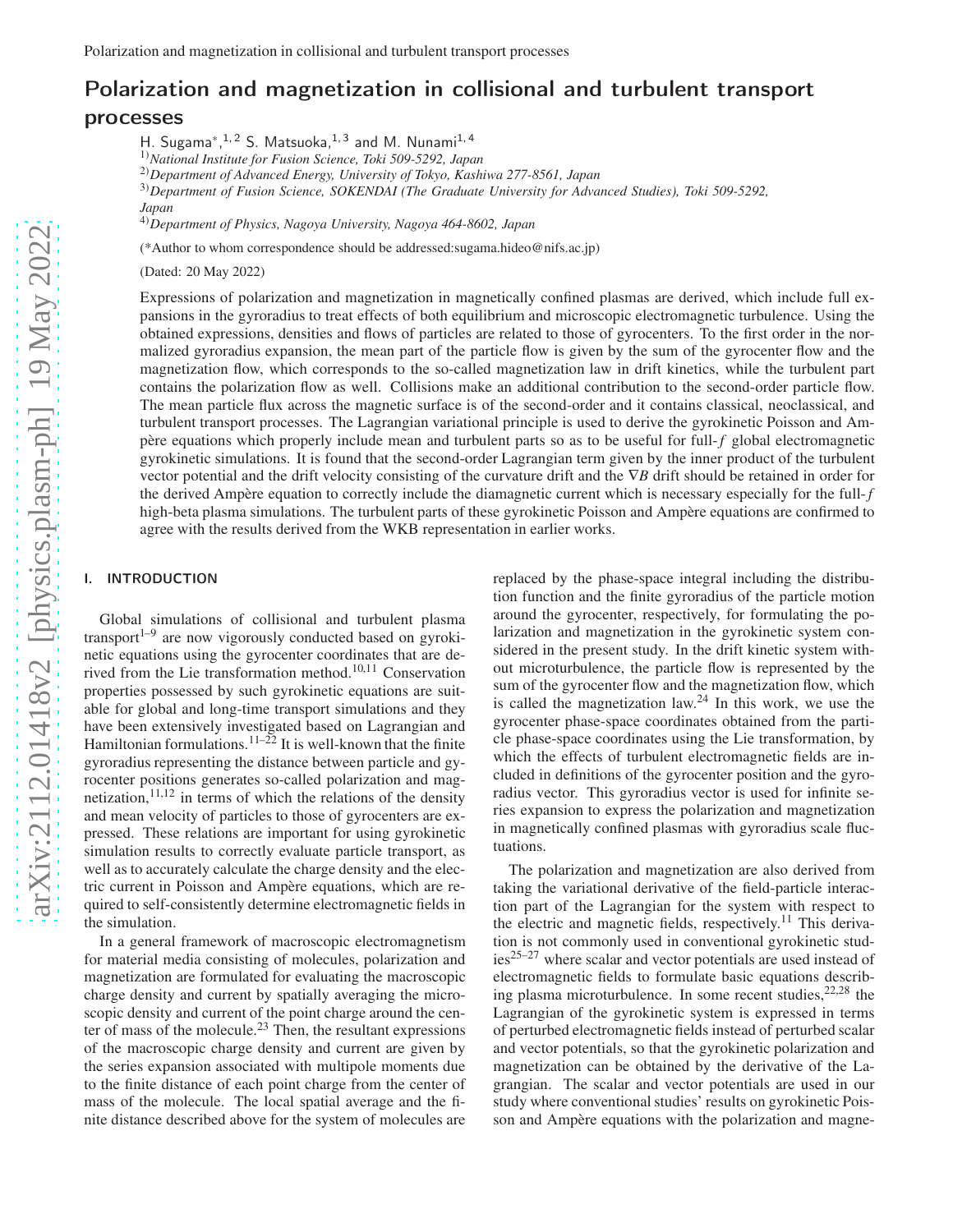tization effects due to turbulent fields are consistently incorporated. In addition, the magnetization law in drift kinetics is reproduced from taking the ensemble average of the expression for the particle flow obtained in this paper. To the second order in the normalized gyroradius, the effect of the collision term, which is not described in the magnetization law, appears as the classical transport<sup>29–31</sup> in the ensemble-averaged particle flow. Then it is confirmed that in toroidal confinement confinement systems, the average particle flux across the magnetic surface is given by the second-order flows in which the classical, neoclassical, $2^{9-31}$  and turbulent transport<sup>32</sup> are included.

The rest of this paper is organized as follows. In Sec. II, the densities and flows of the particles and gyrocenters are defined using velocity-space integrals of the distribution functions in the particle and gyrocenter phase-space coordinates. Then, the gyrocenter and particle transport equations derived from the Boltzmann kinetic equations in the two coordinate systems are used to obtain the relation between the particle and gyrocenter flows, in which effects of polarization, magnetization, and collisions are included. The detailed expressions of the polarization and magnetization are presented in Sec. III. In Sec. IV, the particle flows due to gyrocenter motion, polarization, magnetization, and collisions are separately treated using expansion in the normalized gyroradius parameter and decomposition into the ensemble average and turbulent parts. There it is shown that the first-order ensembleaveraged particle flow obeys the so-called magnetization law in drift kinetics, while the mean particle flux across the magnetic surface is of the second order and contains classical, neoclassical, and turbulent transport processes. The Lagrangian for variational derivation of the gyrokinetic Vlasov equation, Poisson's equation, and Ampère's law is presented in Sec. V, where the linear polarization-magnetization approximation<sup>12</sup> is employed. Finally, conclusions are given in Sec. VI. In addition, Appendix A presents the transformation formulas from the particle coordinates to the gyrocenter coordinates, and the gyrocenter Lagrangian, from which the gyrocenter equations of motion are derived. In Appendix B, the gyrocenter velocity and the time derivative of the gyroradius vector are expanded in the normalized gyroradius parameter to obtain useful formulas for derivation of the results given in Sec. IV. The zeroth and first-order distribution functions and the conditions satisfied by them are described in Appendix C. It is verified in Appendix D that the turbulent parts of Poisson and Ampère equations obtained in the present work agree with the results derived in earlier works using the WKB representation.<sup>25,26</sup>

# II. DENSITIES AND FLOWS OF PARTICLES AND GYROCENTERS

The gyrokinetic Boltzmann equation for the gyrocenter distribution function  $f_a(\mathbf{Z},t)$  of the particle species *a* is given by

$$
\frac{df_a}{dt} \equiv \left(\frac{\partial}{\partial t} + \frac{d\mathbf{Z}}{dt} \cdot \frac{\partial}{\partial \mathbf{Z}}\right) f_a = C_a^{(g)},\tag{1}
$$

where the gyrocenter phase-space coordinates  $\mathbf{Z} \equiv$  $(X, U, \mu, \xi)$  are defined in terms of the particle phasespace coordinates  $z \equiv (x, v_{\parallel}, \mu_0, \xi_0)$  as shown in Appendix A [see Eqs. (A6)–(A9)]. In Eq. (1),  $d\mathbf{Z}/dt$  is regarded as a function of  $(\mathbf{Z}, t)$ , which is given by the gyrocenter motion equations, Eqs (A26)–(A30). The collision term  $C_a^{(g)}$  in the gyrocenter coordinates is written  $as^{33,34}$ 

$$
C_a^{(g)} \equiv \sum_b C_{ab}^{(g)} [f_a, f_b] \equiv \sum_b \mathcal{J}_a^{-1*} C_{ab}^{(p)} [\mathcal{J}_a^* f_a, \mathcal{J}_b^* f_b], \quad (2)
$$

where the subscripts *a* and *b* represent species of colliding particles and  $C_{ab}^{(p)}[f_a^{(p)}, f_b^{(p)}]$  $\binom{p}{b}$  is the Landau collision operator<sup>29–31</sup> for the distribution functions  $f_a^{(p)} = \mathcal{T}_a^* f_a$  and  $f_b^{(p)} = \mathcal{T}_b^* f_b$  in the particle coordinates, which are obtained by the pull-back operators  $\mathcal{T}_a^*$  and  $\mathcal{T}_b^*$  acting on the gyrocenter distribution functions  $f_a$  and  $f_b$ , respectively. It is noted that, for the function  $f_a(\mathbf{Z})$  of the gyrocenter coordinates  $\mathbf{Z}$ ,  $\mathcal{T}_a^* f_a$  is defined by  $(\overline{\mathscr{S}_a^* f_a})(\mathbf{z}) \equiv f_a(\mathscr{T}_a(\mathbf{z}))$ , where  $\mathbf{Z} = \mathscr{T}_a(\mathbf{z})$  represents the transformation from the particle coordinates to the gyrocenter coordinates. The detailed expressions of the coordinate transformation are shown in Appendix A. The push-forward operator  $\mathscr{T}_a^{-1*}$  is used to obtain the expression of the collision term in the gyrocenter coordinates from that in the particle coordinates. For the function  $C_a^{(p)}(z)$  of the particle coordinates *z*,  $\mathscr{T}_a^{-1*}C_a^{(p)}$  is defined by  $(\mathscr{T}_a^{-1*}C_a^{(p)})(\mathbf{Z}) \equiv C_a^{(p)}(\mathscr{T}_a^{-1}(\mathbf{Z}))$ where  $\mathbf{z} = \mathcal{T}_a^{-1}(\mathbf{Z})$  represents the transformation from the gyrocenter coordinates to the particle coordinates.

The gyrophase average of an arbitrary function *Q* of the gyrocenter phase-space coordinates  $\mathbf{Z} \equiv (\mathbf{X}, U, \mu, \xi)$  is represented by

$$
\langle Q \rangle_{\xi} \equiv \frac{1}{2\pi} \oint Q d\xi, \qquad (3)
$$

and the gyrophase-dependent part of *Q* is written as

$$
Q \equiv Q - \langle Q \rangle_{\xi}.
$$
 (4)

From Eq. (1), we obtain

$$
\frac{d\langle f_a \rangle_{\xi}}{dt} \equiv \left(\frac{\partial}{\partial t} + \frac{d\mathbf{Z}}{dt} \cdot \frac{\partial}{\partial \mathbf{Z}}\right) \langle f_a \rangle_{\xi} = \langle C_a^{(g)} \rangle_{\xi},\qquad(5)
$$

and

$$
\frac{d\widetilde{f}_a}{dt} \equiv \left(\frac{\partial}{\partial t} + \frac{d\mathbf{Z}}{dt} \cdot \frac{\partial}{\partial \mathbf{Z}}\right) \widetilde{f}_a = \widetilde{C}_a^{(g)}.
$$
 (6)

Noting that the pull-back  $\mathcal{T}_a^* f_a$  included in the definition of the gyrocenter collision operator  $C^{(g)}$  has a gyrophase dependence different from what  $f_a$  has, we find that the gyrocenter collision term depends on the gyrophase angle  $\xi$  even when the operator  $C_a^{(g)}$  acts on the gyrocenter distributions which are independent of  $\xi$ . Therefore,  $\widetilde{C}_a^{(g)}$  does not vanish generally, and Eq.  $(6)$  yields the nonzero gyrophase-dependent part  $\hat{f}$  of the gyrocenter distribution function. Using the gyrofrequency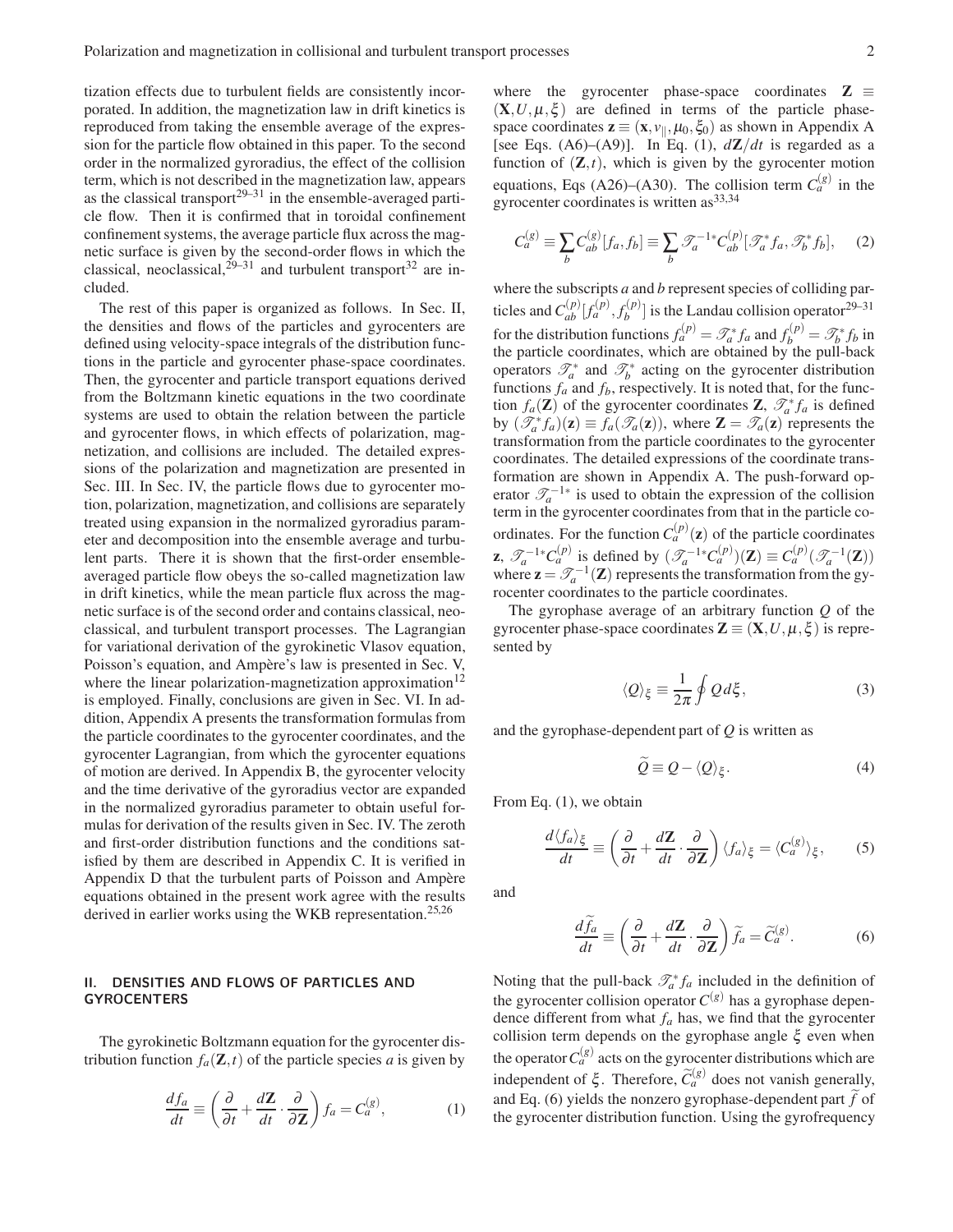$\Omega_a \equiv e_a B/(m_a c)$  to approximately write  $d\tilde{f}_a/dt \simeq \Omega_a \partial \tilde{f}_a/\partial \xi$ , we have

$$
\widetilde{f}_a \simeq \frac{1}{\Omega_a} \int^{\xi} \widetilde{C}_a^{(g)} d\xi = \mathcal{O}(\varepsilon^2 f_{a0}),\tag{7}
$$

where  $\widetilde{C}_a^{(g)}[f_a] \simeq \widetilde{C}_a^{(g)}[f_{a1}] = \mathscr{O}(v_a \varepsilon f_{a0})$  and  $v_a/\Omega_a =$  $\epsilon v_a/\omega_{Ta} = \mathcal{O}(\epsilon)$  are used. Here,  $f_{a0}$  and  $f_{a1}$  are the zeroth and first-order distribution functions [see Eq. (29)] in the expansion with respect to the normalized gyroradius parameter  $\varepsilon$ given by the ratio of the gyroradius  $\rho_a$  to the equilibrium scale length *L*. As for the ratio  $v_a/\omega_{Ta}$  of the collision frequency  $v_a$ to the transit frequency  $\omega_{Ta} \sim L/v_{Ta}$  [ $v_{Ta} \equiv (2T_a/m_a)^{1/2}$ : the thermal velocity], we do not consider a subsidiary ordering such as those used in the Pfirsh-Schlüter, plateau, and banana regimes.29–31

The Boltzmann equation for the distribution function  $f_a^{(p)}$ of the particle species *a* in the particle coordinates  $z \equiv$  $(\mathbf{x}, v_{\parallel}, \mu_0, \xi_0)$  is written as

$$
\frac{df_a^{(p)}}{dt} \equiv \left(\frac{\partial}{\partial t} + \frac{d\mathbf{z}}{dt} \cdot \frac{\partial}{\partial \mathbf{z}}\right) f_a^{(p)} = C_a^{(p)}.\tag{8}
$$

The particle density  $n_a^{(p)}$  and the particle flow  $\Gamma_a^{(p)}$  are defined as functions of the position x and the time *t* by

$$
n_a^{(p)}(\mathbf{x},t) = \int d^6 z' \ \delta^3(\mathbf{x}' - \mathbf{x}) D_a^{(p)}(\mathbf{x}',t) f_a^{(p)}(\mathbf{z}',t), \quad (9)
$$

and

$$
\Gamma_a^{(p)}(\mathbf{x},t) = \int d^6 z' \ \delta^3(\mathbf{x}' - \mathbf{x}) D_a^{(p)}(\mathbf{x}',t) f_a^{(p)}(\mathbf{z}',t) \mathbf{v}', \quad (10)
$$

respectively, where the Jacobian  $D_a^{(p)}(\mathbf{x},t) \equiv B(\mathbf{x},t)/m_a$  is used.

Multiplying Eq. (8) by  $D_a^{(p)}$  and integrating it with respect to the velocity space variables  $v_{\parallel}$ ,  $\mu_0 \equiv m_a v_{\perp}^2/(2B)$ , and  $\xi_0$ , we obtain the continuity equation

$$
\frac{\partial n_a^{(p)}(\mathbf{x},t)}{\partial t} + \nabla \cdot \mathbf{\Gamma}_a^{(p)}(\mathbf{x},t) = 0,\tag{11}
$$

where the particle number conservation in collisions,  $\int d^6z' \, \delta(\mathbf{x} - \mathbf{x}') D_a^{(p)}(\mathbf{x}',t) C_a^p(\mathbf{z}',t) = 0$ , is used. Similarly, multiplying Eq. (1) by  $D_a(\mathbf{Z}, t) \equiv B^*_{a||}(\mathbf{Z}, t) / m_a$  [see Eq. (A31) for the definition of  $B_{a||}^*$  and integrating it with respect to the velocity space variables  $U$ ,  $\mu$ , and  $\xi$ , we obtain

$$
\frac{\partial n_a^{(g)}(\mathbf{x},t)}{\partial t} + \nabla \cdot \Gamma_a^{(g)}(\mathbf{x},t)
$$
\n
$$
= \int d^6 Z' \, \delta^3(\mathbf{X}' - \mathbf{x}) D_a(\mathbf{Z}',t) C_a^{(g)}(\mathbf{Z}',t)
$$
\n
$$
= -\nabla \cdot \Gamma_a^C(\mathbf{x},t) \tag{12}
$$

where the gyrocenter density  $n_a^{(g)}$  and the gyrocenter flow  $\Gamma_a^{(g)} \equiv n_a^{(g)} \mathbf{u}_a^{(g)}$  are defined by

$$
n_a^{(g)}(\mathbf{x},t) = \int d^6 Z \, D_a(\mathbf{Z},t) f_a(\mathbf{Z},t) \delta^3(\mathbf{X}-\mathbf{x}),\tag{13}
$$

and

$$
\mathbf{\Gamma}_a^{(g)}(\mathbf{x},t) \equiv n_a^{(g)} \mathbf{u}_a^{(g)}(\mathbf{x},t)
$$
  
 
$$
\equiv \int d^6 Z \, D_a(\mathbf{Z},t) f_a(\mathbf{Z},t) \delta^3(\mathbf{X}-\mathbf{x}) \frac{d\mathbf{X}}{dt}, \quad (14)
$$

respectively. The gyrocenter velocity *d*X/*dt* which enters the integrand in Eq. (14) is regarded as a function of  $(\mathbf{Z}, t)$  using Eq. (A27). As shown in Ref.<sup>34</sup>,  $\Gamma_a^C$  on the right-hand side of Eq.  $(12)$  is given by

$$
\Gamma_a^C(\mathbf{x},t) \equiv \sum_{l=0}^{\infty} \frac{(-1)^l}{(l+1)!} \frac{\partial^l}{\partial x^{j_1} \cdots \partial x^{j_l}} \bigg( \int d^6 z' \ \delta^3(\mathbf{x}' - \mathbf{x})
$$

$$
\cdot D_a^{(p)} \sum_b C_{ab}^{(p)} [\mathcal{T}_a^* f_a, \mathcal{T}_b^* f_b] \Delta \mathbf{x}_a \Delta x_a^{j_1} \cdots \Delta x_a^{j_l} \bigg), \tag{15}
$$

where  $\Delta x_a \equiv X - x$  is defined as a function of **z** using Eq. (A6) and  $\Delta x_a^j$  is its *j*th component. As seen later in Eq. (60), the classical particle transport is derived from  $\Gamma_a^C$ .

The particle density  $n_a^{(p)}$  and the gyrocenter density  $n_a^{(g)}$  are related to each other by

$$
e_a n_a^{(p)} = e_a n_a^{(g)} - \nabla \cdot \mathbf{P}_a,\tag{16}
$$

where  $P_a$  is the polarization vector due to the particle species *a*, and its detailed expression is presented later in Eq. (22). The polarization current due to the particle species *a* is given by

$$
\mathbf{J}_a^{\text{pol}} \equiv e_a \, \mathbf{\Gamma}_a^{\text{pol}} \equiv \frac{\partial \mathbf{P}_a}{\partial t},\tag{17}
$$

where  $\Gamma_a^{\text{pol}}$  represents the polarization particle flow of the species *a*.

It is shown in Sec. III that the particle flow  $\Gamma_a^{(p)}$  is written as

$$
\Gamma_a^{(p)} = \Gamma_a^{(g)} + \Gamma_a^{\text{pol}} + \Gamma_a^{\text{mag}} + \Gamma_a^{C*},\tag{18}
$$

where  $\Gamma_a^{C*}$  is defined later in Eq. (25) and it satisfies  $\nabla \cdot \Gamma_a^{C*} =$  $\nabla \cdot \Gamma_a^C$ . Here,  $\Gamma_a^{\text{mag}}$  represents the particle flow due to the magnetization which is defined by

$$
\mathbf{J}_a^{\text{mag}} \equiv e_a \mathbf{\Gamma}_a^{\text{mag}} \equiv c \nabla \times \mathbf{M}_a \tag{19}
$$

where  $M_a$  and  $J_a^{mag}$  are the magnetization vector and the magnetization current density due to the particle species *a*, respectively. The detailed expression of  $M_a$  is shown later in Eq.  $(28)$ . Subtracting Eq.  $(12)$  from Eq.  $(11)$ , we have

$$
\frac{\partial (n_a^{(p)} - n_a^{(g)})}{\partial t} + \nabla \cdot (\Gamma_a^{(p)} - \Gamma_a^{(g)}) = \nabla \cdot \Gamma_a^C \tag{20}
$$

We can easily verify that Eq. (20) is satisfied by Eqs. (16)– (19).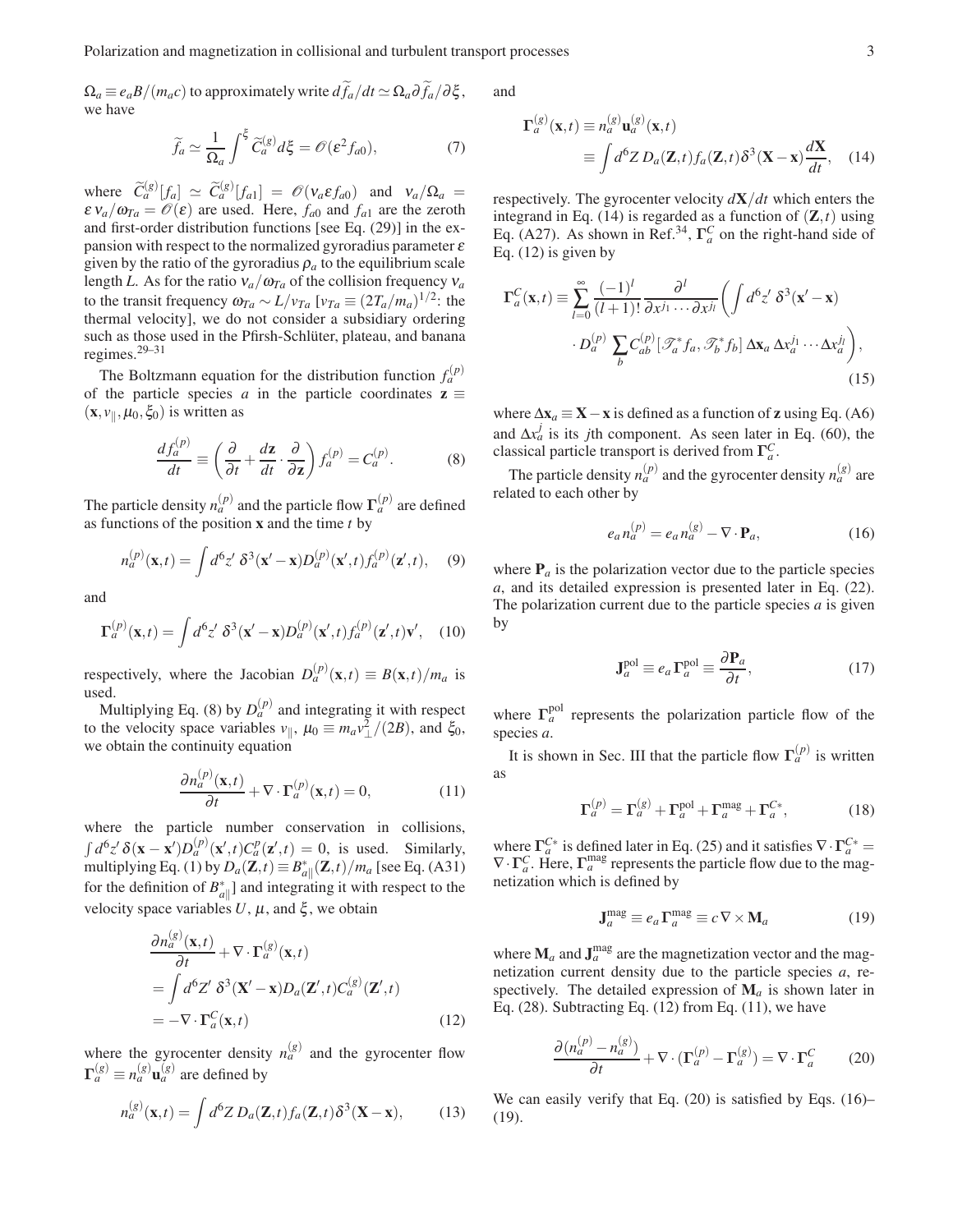## III. POLARIZATION AND MAGNETIZATION FLOWS

Performing the transformation from the particle coordinates to the gyrocenter coordinates for the integration in Eq. (9), we obtain

$$
n_a^{(p)}(\mathbf{x},t) = \int d^6 Z \, D_a(\mathbf{Z},t) f_a(\mathbf{Z},t) \delta^3 [\mathbf{X} + \rho_a(\mathbf{Z},t) - \mathbf{x}]
$$

$$
= n_a^{(g)}(\mathbf{x},t) - \nabla \cdot [e_a^{-1} \mathbf{P}_a(\mathbf{x},t)], \tag{21}
$$

where the gyroradius vector  $\rho_a$  is defined by Eqs. (A10)– (A17) in Appendix A and the polarization vector  $P_a(x,t)$  is given by

$$
\frac{1}{e_a} \mathbf{P}_a(\mathbf{x}, t) = \sum_{l=0}^{\infty} \frac{(-1)^l}{(l+1)!} \frac{\partial^l}{\partial x^{j_1} \cdots \partial x^{j_l}} \left( \int d^6 Z \, \delta^3(\mathbf{X} - \mathbf{x}) \times D_a(\mathbf{Z}, t) f_a(\mathbf{Z}, t) \, \rho_a \, \rho_a^{j_1} \cdots \rho_a^{j_l} \right). \tag{22}
$$

The *j*th components of the vectors **x** and  $\rho_a$  are denoted by  $x^j$  and  $\rho_a^j$ , respectively. Here and hereafter, we employ the summation convention that the same symbol used for a pair of indices in upper and lower positions within a term [such as in Eq. (22)] indicates summation over the range  $\{1,2,3\}$  of the symbol index. In deriving Eqs.(21) and (22), the Taylor expansion,

$$
\delta^3(\mathbf{X} + \boldsymbol{\rho}_a - \mathbf{x}) = \sum_{l=0}^{\infty} \frac{(-1)^l}{l!} \rho_a^{j_1} \cdots \rho_a^{j_l} \frac{\partial^l \delta^3(\mathbf{X} - \mathbf{x})}{\partial x^{j_1} \cdots \partial x^{j_l}},\tag{23}
$$

is used and partial integrations are performed. Taking the partial time derivative of Eq. (22) and using Eq. (1), we find that the polarization flow  $\Gamma_a^{\text{pol}}$  due to the particle species *a* is given by

$$
\begin{split} \mathbf{\Gamma}_{a}^{\text{pol}} &\equiv \frac{1}{e_{a}} \frac{\partial \mathbf{P}_{a}(\mathbf{x},t)}{\partial t} \\ &= \sum_{l=0}^{\infty} \frac{(-1)^{l}}{(l+1)!} \frac{\partial^{l}}{\partial x^{j_{1}} \cdots \partial x^{j_{l}}} \left[ \int d^{6}Z \ \delta^{3}(\mathbf{X} - \mathbf{x}) \right. \\ &\times \left\{ D_{a} f_{a} \left( \frac{d\rho_{a}}{dt} \rho_{a}^{j_{1}} \cdots \rho_{a}^{j_{l}} + l \ \rho_{a} \ \frac{d\rho_{a}^{j_{1}}}{dt} \rho_{a}^{j_{2}} \cdots \rho_{a}^{j_{l}} \right) \right. \\ &\left. - \frac{\partial}{\partial \mathbf{X}} \cdot \left( D_{a} f_{a} \frac{d\mathbf{X}}{dt} \rho_{a} \ \rho_{a}^{j_{1}} \cdots \rho_{a}^{j_{l}} \right) \right\} \right] - \mathbf{\Gamma}_{a}^{C*}, \end{split} \tag{24}
$$

where  $\Gamma_a^{C*}$  is defined by

$$
\Gamma_a^{C*}(\mathbf{x},t) \equiv \sum_{l=0}^{\infty} \frac{(-1)^{l+1}}{(l+1)!} \frac{\partial^l}{\partial x^{j_1} \cdots \partial x^{j_l}} \left( \int d^6 Z' \ \delta^3(\mathbf{X}' - \mathbf{x}) \cdot D_a \sum_b C_{ab}^{(s)} [f_a, f_b] \ \rho_a \ \rho_a^{j_1} \cdots \rho_a^{j_l} \right). \tag{25}
$$

It can be shown from Eqs. (15) and (25) that  $\nabla \cdot \Gamma_a^{C*} - \nabla \cdot$  $\Gamma_a^C = \int d^6z' \delta^3(\mathbf{x}'-\mathbf{x})D_a^{(p)}C_a^{(p)} = 0$  and accordingly  $\nabla \cdot \Gamma_a^{C*} =$  $\nabla \cdot \Gamma_a^C$ . In addition, as seen in Sec. IV, both  $\Gamma_a^{C*}$  and  $\Gamma_a^C$  are of  $\mathscr{O}(\varepsilon^2)$  and their ensemble averages coincide with each other and represent the classical particle transport.

The particle flow  $\Gamma_a^{(p)}$  defined in Eq. (10) is also given by the integration in the gyrocenter coordinates as

$$
\Gamma_a^{(p)}(\mathbf{x},t) \equiv n_a^{(p)} \mathbf{u}_a^{(p)}(\mathbf{x},t)
$$
  
\n
$$
\equiv \int d^6 Z \, D_a(\mathbf{Z},t) f_a(\mathbf{Z},t) \delta^3(\mathbf{X} + \boldsymbol{\rho}_a - \mathbf{x}) \left( \frac{d\mathbf{X}}{dt} + \frac{d\boldsymbol{\rho}_a}{dt} \right).
$$
\n(26)

where the particle velocity is represented by  $dX/dt + d\rho_a/dt$ , which is regarded as a function of  $(\mathbf{Z}, t)$ , using Eq. (A27) in Appendix A and Eqs. (B6)–(B9) in Appendix B. Then we can use Eqs.  $(14)$ ,  $(15)$ , and  $(22)$ – $(24)$  to derive Eq.  $(18)$  which is written here as

$$
\Gamma_a^{(p)}(\mathbf{x},t) = \Gamma_a^{(g)}(\mathbf{x},t) + \frac{1}{e_a} \frac{\partial \mathbf{P}_a(\mathbf{x},t)}{\partial t} + \frac{c}{e_a} \nabla \times \mathbf{M}_a(\mathbf{x},t) + \Gamma_a^{C*}(\mathbf{x},t),
$$
\n(27)

where  $\Gamma_a^{\text{mag}} \equiv (c/e_a) \nabla \times \mathbf{M}_a(\mathbf{x},t)$  is the particle flow due to the magnetization vector  $M_a$  defined by

$$
\frac{c}{e_a} \mathbf{M}_a(\mathbf{x}, t)
$$
\n
$$
\equiv \sum_{l=0}^{\infty} \frac{(-1)^l}{l!} \frac{\partial^l}{\partial x^{j_1} \cdots \partial x^{j_l}} \left[ \int d^6 Z \, D_a f_a \delta^3 (\mathbf{X} - \mathbf{x}) \right.
$$
\n
$$
\cdot \rho_a^{j_1} \cdots \rho_a^{j_l} \rho_a \times \left( \frac{1}{(l+2)} \frac{d \rho_a}{dt} + \frac{1}{(l+1)} \frac{d \mathbf{X}}{dt} \right) \right]. \quad (28)
$$

# IV. EXPANSION OF PARTICLE FLOWS IN THE NORMALIZED GYRORADIUS PARAMETER <sup>ε</sup>

We here first expand the gyrocenter distribution function in the normalized gyroradius parameter  $\varepsilon$  as

$$
f_a(\mathbf{Z},t) = f_{a0}(\mathbf{Z},t) + f_{a1}(\mathbf{Z},t) + f_{a2}(\mathbf{Z},t) + \cdots,
$$
 (29)

where the subscripts  $n = 0, 1, 2, \cdots$  represent the terms of  $\mathscr{O}(\varepsilon^n)$ . More precisely speaking,  $f_{an} = \mathscr{O}(\varepsilon^n)$  implies that the magnitude of  $f_n$  is represented by  $f_{an} = \mathcal{O}(\varepsilon^n f_{a0})$ .

The gyrocenter distribution function is also written as the sum of the ensemble average part and the fluctuation part,

$$
f_a = \langle f_a \rangle_{\text{ens}} + \hat{f}_a. \tag{30}
$$

We denote the average and fluctuation parts of the magnetic field by  $\mathbf{B} = \nabla \times \mathbf{A}$  and  $\mathbf{B} = \nabla \times \mathbf{A}$ , respectively. The ensemble average is used as the basic method of statistical mechanics to obtain the macroscopic mean values of physical valuables. For the case of gyrokinetic turbulence simulation, an ensemble literally corresponds to a group of a large number of simulations performed using many different sets of randomly given initial perturbations while being done for the same macroscopic state (characterized by the same conditions for background profiles of densities, temperatures, and electromagnetic fields), and the ensemble average of some variable is defined by the average of its values obtained from the repeatedly performed simulations. However, assuming that a single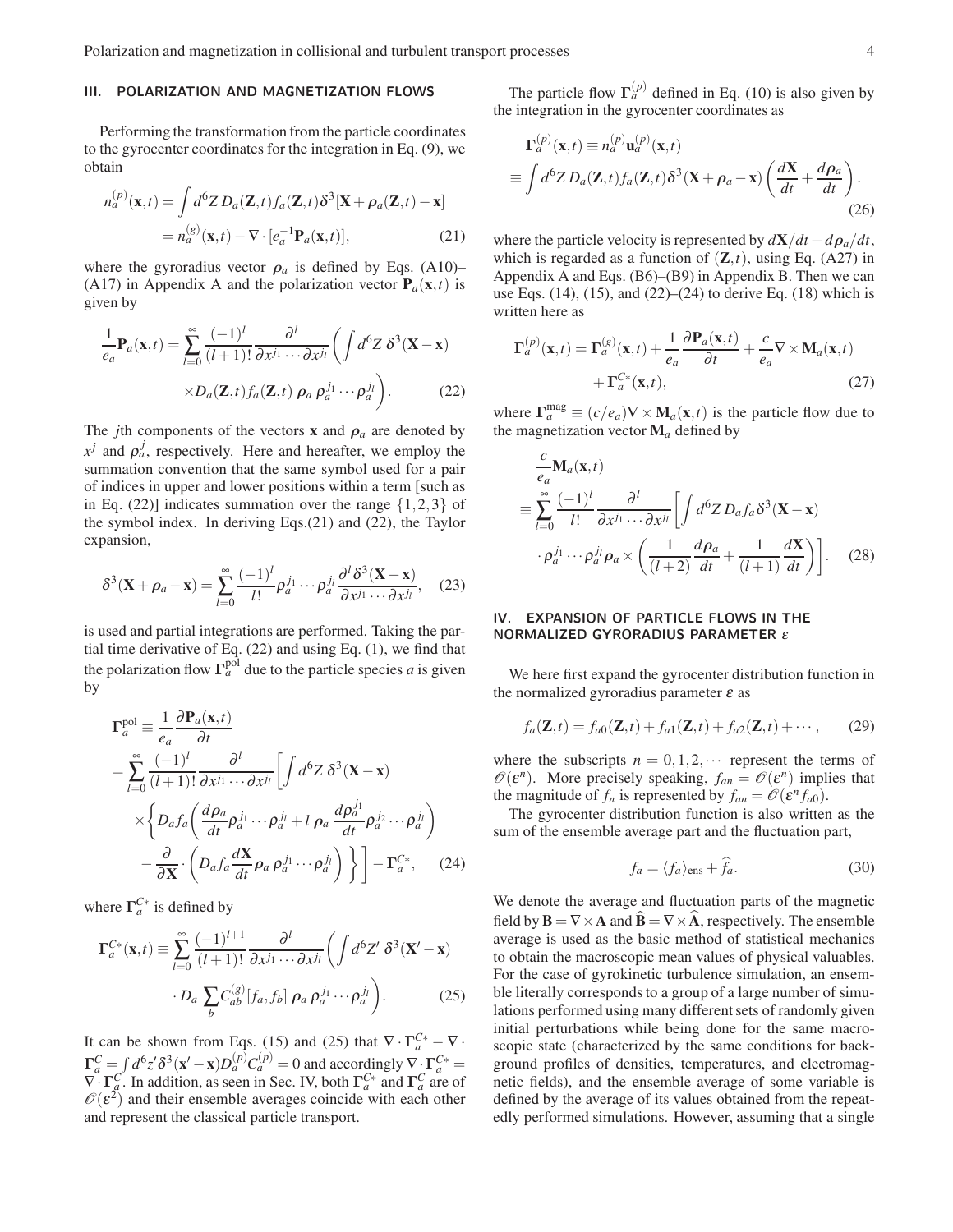typical nonlinear gyrokinetic simulation shows ergodic behavior wandering among a large number of microscopic turbulent states which will be produced by the ensemble of simulations, the ensemble average is considered to equal the local spacetime average obtained in the single simulation. This local space-time averaging of the distribution and other field functions in gyrokinetic systems is detailedly described in Ref.<sup>35</sup>, which shows the same results as given in Ref.<sup>36</sup> using the notation of the ensemble average.

We note here that the gyrophase average should be clearly distinguished from the local space average related to the ensemble average. The ensemble average can be replaced by the space-time average over scales which are much smaller than macroscopic scales but sufficiently larger than microscopic fluctuation scales. $35$  For example, for the fluctuation potential  $\phi(\mathbf{x}) = \phi_{\mathbf{k}_{\perp}} \exp(i\mathbf{k}_{\perp} \cdot \mathbf{x})$  with the perpendicular wavenumber vector  $\mathbf{k}_{\perp}$  ( $k_{\perp} \sim \rho^{-1}$ ), the local space average of  $\phi(\mathbf{x})$  over the scale  $l$  ( $\rho \ll l \ll L$ ) in the plane perpendicular to the background magnetic field vanishes. On the other hand, the gyrophase average  $\langle \cdots \rangle_{\xi}$  of the fluctuating potential is given by  $\langle \phi(\mathbf{X} + \boldsymbol{\rho}) \rangle_{\xi} = J_0(k_{\perp} \boldsymbol{\rho}) \phi_{\mathbf{k}} \exp(i \mathbf{k}_{\perp} \cdot \mathbf{r})$ X) which shows that the gyrophase average does not completely remove the fluctuation but weakens it by the factor  $J_0(k_\perp \rho)$   $=$   $\langle \exp(i{\bf k}_\perp \cdot \boldsymbol{\rho}) \rangle_\xi$  [which is derived from the formula,  $(2\pi)^{-1}$   $\oint$  exp(*ix*sin  $\theta$ ) $d\theta = J_0(x)$ ].

As seen in Eq. (30), the fluctuation part of the distribution function is given as the deviation from the ensemble average. We now recall that, in the present work using the modern gyrokinetic formulation, the gyrocenter coordinates Z in  $f_a = f_a(\mathbf{Z}, t)$  are defined from the particle coordinates **z** with effects of the electromagnetic fluctuations taken into account [see Eqs. (A6)–(A9)]. On the other hand, in the classical gyrokinetic formulation<sup>25–27</sup> using the WKB representation (see Appendix C) for the fluctuating parts of the distribution function and electromagnetic fields, the particle phase-space coordinates used as independent variables of the distribution function are defined without including effects of the fluctuations. Then, due to the difference between the two sets of the phasespace coordinates, the fluctuation part of the distribution function in the modern gyrokinetic formulation differs from that in the classical formulation [see Eq.  $(C23)$  in Appendix C where  $\hat{f}_{a1}^{(p)}$  and  $\hat{f}_{a1}$  correspond to the fluctuation parts of the distribution functions in the classical and modern formulations, respectively].

In the rest of this section, the expansion in  $\varepsilon$  [Eq. (29)] and the decomposition into the average and fluctuation parts [Eq. (30)] are employed to analyze various components which compose the particle flow [Eq. (27)]. It is noted that, even in the case without microscopic fluctuations, the expansion of the distribution function in Eq. (29) is used in the drift kinetic theory<sup>29–31</sup> where the neoclassical transport fluxes are calculated from the first-order distribution function given as the solution of the drift kinetic equation [see Eq. (C5)]. In the gyrokinetic theory, small amplitudes of fluctuations of  $\mathcal{O}(\varepsilon)$ are assumed so that the fluctuation parts appear from the first order as seen below.

## A. Zeroth-order flows

The zeroth-order part  $f_{a0}$  of the distribution function  $f_a$  in  $\varepsilon$ is considered to represent the equilibrium part which contains no fluctuations, and we accordingly write

$$
f_{a0} = \langle f_{a0} \rangle_{\text{ens}}, \quad \hat{f}_{a0} = 0. \tag{31}
$$

The zeroth-order density  $n_{a0}^{(g)}$  $\binom{8}{a}$  is given by

$$
n_{a0}^{(g)}(\mathbf{x},t) \equiv \int d^6 Z \, D_{a0}(\mathbf{X},t) f_{a0}(\mathbf{Z},t) \delta^3(\mathbf{X}-\mathbf{x}),\qquad(32)
$$

where  $D_{a0}$  represents the zeroth-order Jacobian given by

$$
D_{a0}(\mathbf{X},t) = \frac{B(\mathbf{X},t)}{m_a}.
$$
 (33)

The zeroth-order part  $(dX/dt)$ <sup>0</sup> of the gyrocenter velocity  $dX/dt$  is given by Eq. (B1) and it has only the component parallel to the background magnetic field.

Noting that *fa*<sup>0</sup> is independent of the gyrophase angle ξ and using Eqs. (24), (28), (B1), and (B6) we have

$$
\left(\frac{1}{e_a}\frac{\partial \mathbf{P}_a(\mathbf{x},t)}{\partial t}\right)_0 = \int d^6 Z \, D_{a0} f_{a0} \delta^3(\mathbf{X} - \mathbf{x}) \left(\frac{d\rho_a}{dt}\right)_0
$$
\n
$$
= 0,\tag{34}
$$

and

$$
\left(\frac{c}{e_a}\mathbf{M}_a(\mathbf{x},t)\right)_0 = 0.
$$
\n(35)

Thus, the polarization and magnetization never produce particle flows of  $\mathcal{O}(n_{a0}v_{Ta})$ . From Eqs. (15) and (25), we also have

$$
\Gamma_{a0}^C(\mathbf{x},t) = \Gamma_{a0}^{C*}(\mathbf{x},t) = 0.
$$
 (36)

In the present work, we use the low-flow ordering in which the lowest-order flow velocity is in the order of  $\mathcal{O}(\varepsilon v_{Ta})$ . This means that the zeroth-order particle flow vanishes,

$$
\Gamma_{a0}^{(p)}(\mathbf{x},t) = 0,\t\t(37)
$$

and the zeroth-order gyrocenter flow given by  $f_{a0}$  also vanishes,

$$
\mathbf{\Gamma}_{a0}^{(g)}(\mathbf{x},t) \equiv n_{a0}^{(g)} \mathbf{u}_{a0}^{(g)}(\mathbf{x},t)
$$
  

$$
\equiv \int d^6 Z \, D_{a0}(\mathbf{Z},t) f_{a0}(\mathbf{Z},t) \delta^3(\mathbf{X}-\mathbf{x}) \left(\frac{d\mathbf{X}}{dt}\right)_0 = 0. \quad (38)
$$

## B. First-order flows

In the first-order in  $\varepsilon$ , the gyrocenter distribution function generally consists of ensemble average and fluctuation parts,

$$
f_{a1} = \langle f_{a1} \rangle_{\text{ens}} + \hat{f}_{a1}.
$$
 (39)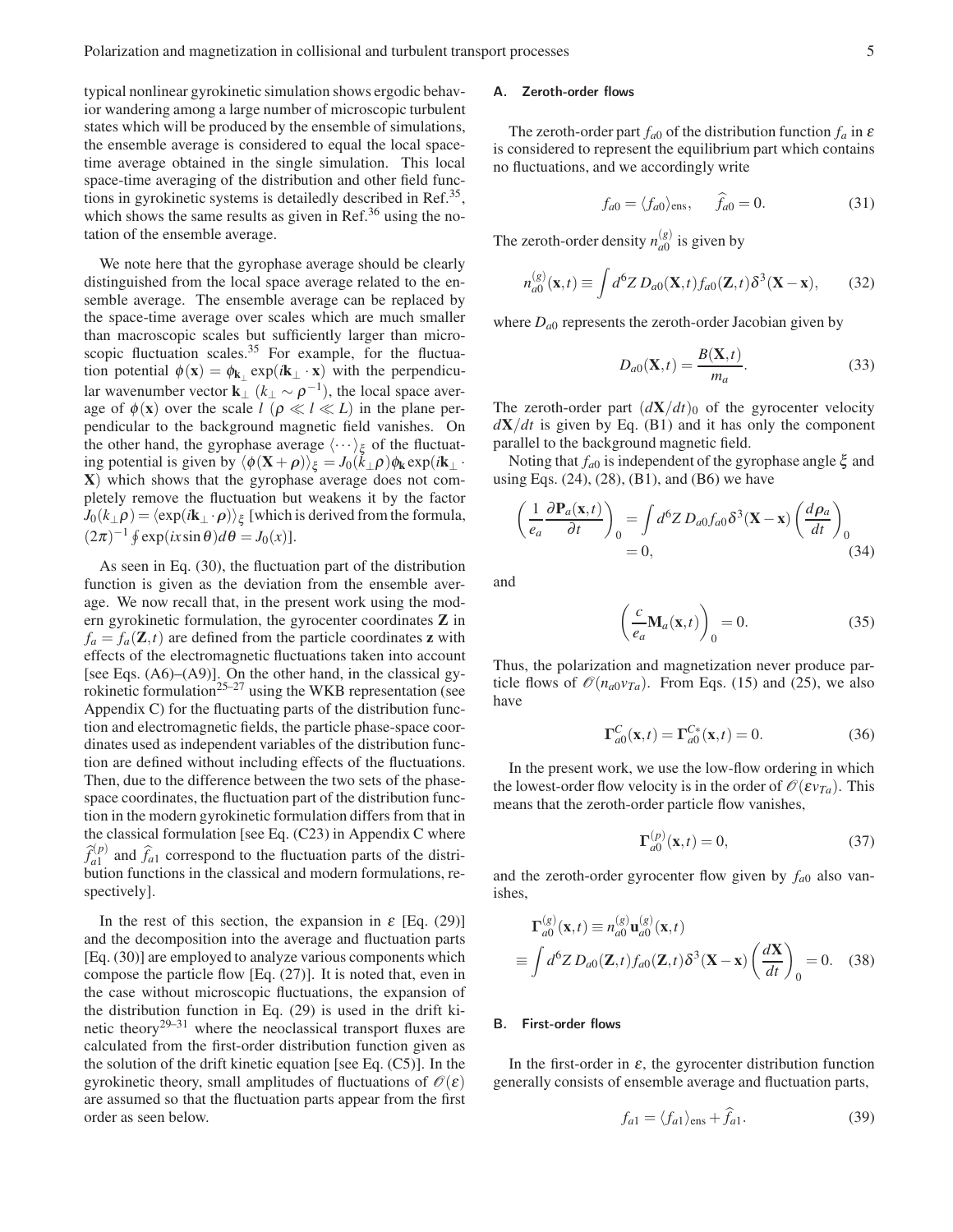In the same way, the first-order particle and gyrocenter flows are written as

$$
\Gamma_{a1}^{(p)}(\mathbf{x},t) = \langle \Gamma_{a1}^{(p)}(\mathbf{x},t) \rangle_{\text{ens}} + \widehat{\Gamma}_{a1}^{(p)}(\mathbf{x},t), \tag{40}
$$

and

$$
\Gamma_{a1}^{(g)}(\mathbf{x},t) = \langle \Gamma_{a1}^{(g)}(\mathbf{x},t) \rangle_{\text{ens}} + \widehat{\Gamma}_{a1}^{(g)}(\mathbf{x},t), \tag{41}
$$

respectively. As explained in Appendix C, the collision term vanishes to the zeroth order in  $\varepsilon$  and it is regarded as of the first order. Then we see from Eqs. (15) and (25) that  $\Gamma_a^C$  and  $\Gamma_a^{C*}$  are of  $\mathcal{O}(\varepsilon^2 n_{a0} v_{Ta})$  ( $n_{a0}$ : the background particle density) and

$$
\Gamma_{a1}^C = \Gamma_{a1}^{C*} = 0. \tag{42}
$$

#### 1. Ensemble-averaged part

The first-order ensemble-averaged gyrocenter flow is written as

$$
\langle \mathbf{\Gamma}_{a1}^{(g)}(\mathbf{x},t) \rangle_{\text{ens}} = \int d^6 Z \, \delta^3(\mathbf{X} - \mathbf{x}) \left[ D_{a0} f_{a0} \left\langle \left( \frac{d\mathbf{X}}{dt} \right)_1 \right\rangle_{\text{ens}} \right. \\ \left. + (D_{a0} \langle f_{a1} \rangle_{\text{ens}} + D_{a1} f_{a0}) \left( \frac{d\mathbf{X}}{dt} \right)_0 \right], \tag{43}
$$

where  $\left(\frac{dX}{dt}\right)_0$  and  $\left(\frac{dX}{dt}\right)_1$ <sub>ens</sub> are given as functions of  $(\mathbf{Z},t)$  as shown in by Eqs. (B1) and (B3), respectively. It is found from Eq. (22) that the first-order polarization flow vanishes,

$$
\langle \Gamma_{a1}^{\text{pol}}(\mathbf{x},t) \rangle_{\text{ens}} \equiv \left\langle \left( \frac{1}{e_a} \frac{\partial \mathbf{P}_a(\mathbf{x},t)}{\partial t} \right)_1 \right\rangle_{\text{ens}} = 0. \tag{44}
$$

From Eq. (28), we obtain

$$
\left\langle \left( \frac{c}{e_a} \mathbf{M}_a(\mathbf{x}, t) \right)_1 \right\rangle_{\text{ens}} = -\frac{c}{e_a B} (P_{a\perp})_0 \mathbf{b},\tag{45}
$$

and the first-order magnetization flow,

$$
\langle \mathbf{\Gamma}_{a1}^{\text{mag}}(\mathbf{x},t) \rangle_{\text{ens}} \equiv \nabla \times \left\langle \left( \frac{c}{e_a} \mathbf{M}_a \right)_1 \right\rangle_{\text{ens}}
$$

$$
= -\nabla \times \left( \frac{c}{e_a B} (P_{a\perp})_0 \mathbf{b} \right), \qquad (46)
$$

where

$$
(P_{a\perp})_0 \equiv \int d^6 Z \ \delta^3 (\mathbf{X} - \mathbf{x}) D_{a0} f_{a0} \,\mu B. \tag{47}
$$

Using Eqs. (27), (42), (43), (44), and (46), the total first-

order ensemble-averaged particle flow is written as

$$
\langle \mathbf{\Gamma}_{a1}^{(p)}(\mathbf{x},t) \rangle_{\text{ens}} = \langle \mathbf{\Gamma}_{a1}^{(g)} \rangle_{\text{ens}} + \langle \mathbf{\Gamma}_{a1}^{\text{mag}} \rangle_{\text{ens}}
$$
  
\n
$$
= \int d^6 Z \, \delta^3(\mathbf{X} - \mathbf{x}) D_{a0} \langle f_{a1} \rangle_{\text{ens}} U \mathbf{b} + \frac{n_{a0}}{B} \langle \mathbf{E}_1 \rangle_{\text{ens}} \times \mathbf{b}
$$
  
\n
$$
+ \frac{c}{e_a B} \left[ \mathbf{b} \times \nabla (P_{a\perp})_0 + \left\{ (P_{a\parallel})_0 - (P_{a\perp})_0 \right\} (\nabla \times \mathbf{b}) \right]
$$
  
\n
$$
= \mathbf{b} \left[ \int d^6 Z \, \delta^3(\mathbf{X} - \mathbf{x}) D_{a0} \langle f_{a1} \rangle_{\text{ens}} U + \frac{c}{e_a B} \left\{ (P_{a\parallel})_0 \right\}
$$
  
\n
$$
- (P_{a\perp})_0 \right\} (\mathbf{b} \cdot \nabla \times \mathbf{b}) \right] + \frac{c}{e_a B} \left[ n_{a0} e_a \langle \mathbf{E}_1 \rangle_{\text{ens}} - \nabla \cdot \left\{ (P_{a\parallel})_0 \mathbf{b} + (P_{a\perp})_0 (\mathbf{I} - \mathbf{b} \mathbf{b}) \right\} \right] \times \mathbf{b}.
$$
 (48)

where

$$
(P_{a\parallel})_0 \equiv \int d^6 Z \, \delta^3 (\mathbf{X} - \mathbf{x}) D_{a0} f_{a0} \frac{1}{2} m_a U^2. \tag{49}
$$

In a case where, as described in Appendix C.1,  $f_{a0}$  takes the form of the local Maxwellian distribution with no mean flow, the zeroth-order pressure is isotropic so that we can write  $(P_{a\parallel})_0 = (P_{a\perp})_0 = P_{a0}$ . Equation (48) agrees with the magnetization law in drift kinetics.<sup>24</sup>

Within accuracy up to  $\mathcal{O}(\varepsilon n_{a0}v_{Ta})$ , Eq. (48) is rewritten more compactly as

$$
\langle \Gamma_{a1}^{(p)}(\mathbf{x},t) \rangle_{\text{ens}} = \int d^6 Z \, \delta^3(\mathbf{X} + \boldsymbol{\rho}_{a1} - \mathbf{x}) \times \left[ D_a \langle f_a \rangle_{\text{ens}} \mathbf{v}_c + D_{a0} f_{a0} \mathbf{v}_{da} \right], \tag{50}
$$

where  $v_c$  and  $v_{da}$  are given by Eqs. (A13) and (B3), respectively, and  $\rho_{a1}$  represents the lowest-order (or first-order) expression of the gyroradius vector shown in Eq. (A12). In the first term of the integrand on the right-hand side of Eq. (50), we need to use  $D_a = D_{a0} + D_{a1}$  and  $f_a = f_{a0} + f_{a1}$  in order to keep the validity up to  $\mathcal{O}(\varepsilon n_{a0}v_{Ta})$ .

#### 2. Turbulent part

The first-order turbulent gyrocenter flow is given from Eq.  $(14)$  as

$$
\widehat{\Gamma}_{a1}^{(g)}(\mathbf{x},t) = \int d^6 Z \, D_0 \delta^3(\mathbf{X} - \mathbf{x}) (\widehat{f}_{a1} U \mathbf{b} + f_{a0} \widehat{\mathbf{v}}_{ga}), \quad (51)
$$

where the first-order turbulent gyrocenter velocity  $\hat{\mathbf{v}}_{ga}$  is given by Eq. (B4). The first-order turbulent polarization flow is derived from Eq. (24) as

$$
\widehat{\mathbf{\Gamma}}_{a1}^{\text{pol}}(\mathbf{x},t)
$$
\n
$$
= \sum_{l=0}^{\infty} \frac{(-1)^{l+1}}{(l+1)!} \frac{\partial^l}{\partial x^{j_1} \cdots \partial x^{j_l}} \left[ \int d^6 Z \, \delta^3 (\mathbf{X} - \mathbf{x}) D_{a0} \right.
$$
\n
$$
\cdot \left\{ \rho_{a1}^{j_1} \cdots \rho_{a1}^{j_l} f_{a0} \left( \frac{e_a}{m_a c} \widehat{\mathbf{A}}_{\perp} + \frac{c}{B} \mathbf{b} \times \nabla \widehat{\mathbf{\psi}}_a \right) - \rho_{a1}^{j_1} \cdots \rho_{a1}^{j_{l-1}} \frac{e_a}{B} \widehat{\mathbf{\psi}}_a \frac{\partial f_{a0}}{\partial \mu} \left( \rho_{a1}^{j_l} \mathbf{v}_{c\perp} + l(\mathbf{v}_{c\perp})^{j_l} \rho_{a1} \right) \right\},
$$
\n(52)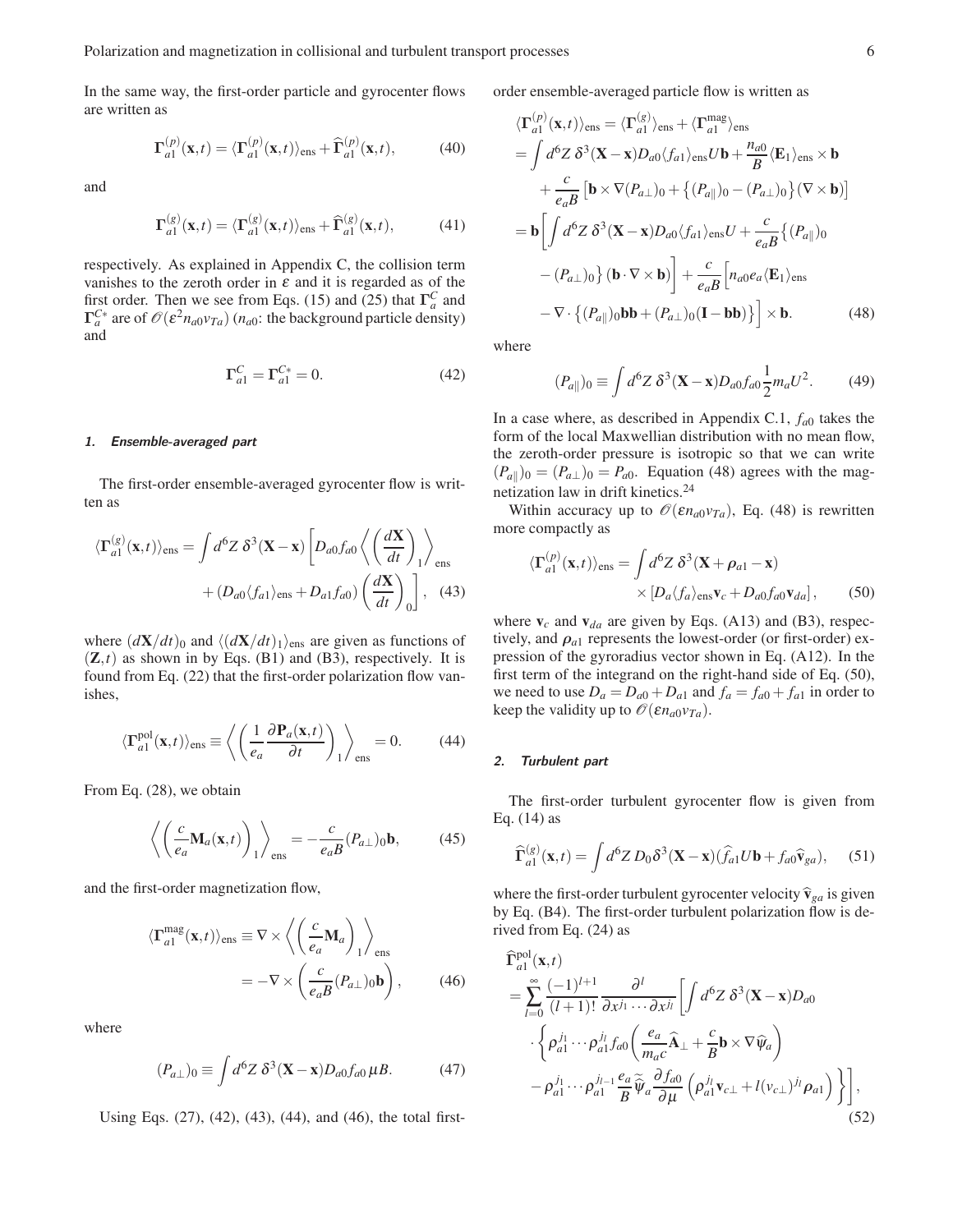where  $\rho_a^j$  $a_1$  is the *j*th component of  $\rho_{a_1}$ . On the right-hand side of Eq. (52),  $\hat{\psi}_a \equiv \hat{\psi}_a - \langle \hat{\psi}_a \rangle_{\xi}$  is the gyrophase-dependent part of  $\hat{\psi}_a = \psi_a - \langle \psi_a \rangle_{\text{ens}} \equiv \hat{\phi} - c^{-1}v_c \cdot \hat{A}$  where  $\hat{\phi}$  and  $\hat{A}$  should be evaluated at  $X + \rho_{a1}$ . The first-order turbulent magnetization flow is derived from Eq. (28) as

$$
\hat{\mathbf{\Gamma}}_{a1}^{\text{mag}}(\mathbf{x},t) = \left(\frac{c}{e_a}\nabla \times \mathbf{M}_a\right)_1
$$
\n
$$
= \sum_{l=1}^{\infty} \frac{(-1)^l}{l!} \frac{\partial^l}{\partial x^{j_1} \cdots \partial x^{j_l}} \left(\int d^6 Z \,\delta^3 (\mathbf{X} - \mathbf{x}) D_{a0} \right)
$$
\n
$$
\cdot \left[\rho_{a1}^{j_1} \cdots \rho_{a1}^{j_l} \left\{\hat{f}_{a1} \mathbf{v}_c - f_{a0} \frac{e_a}{m_a c} \left(\hat{A}_{\parallel} \mathbf{b} + \frac{l}{(l+1)} \hat{A}_{\perp}\right) \right.\right.
$$
\n
$$
+ \frac{1}{(l+1)} f_{a0} \frac{c}{B} \mathbf{b} \times \nabla \hat{\psi}_a \right\} + \rho_{a1}^{j_1} \cdots \rho_{a1}^{j_{l-1}} \frac{e_a}{B} \hat{\psi}_a \frac{\partial f_{a0}}{\partial \mu}
$$
\n
$$
\cdot \left\{\rho_{a1}^{j_l} U \mathbf{b} + \frac{l}{l+1} \left(\rho_{a1}^{j_l} \mathbf{v}_{c\perp} - (\mathbf{v}_{c\perp})^{j_l} \rho_{a1}\right) \right\} \right]. \tag{53}
$$

Then, using Eqs. (51)–(53), the first-order turbulent particle flux is written as

$$
\begin{split}\n\widehat{\mathbf{\Gamma}}_{a1}^{(p)}(\mathbf{x},t) &\equiv \widehat{\mathbf{\Gamma}}_{a1}^{(g)} + \widehat{\mathbf{\Gamma}}_{a1}^{\text{pol}} + \widehat{\mathbf{\Gamma}}_{a1}^{\text{mag}} \\
&= \sum_{l=0}^{\infty} \frac{(-1)^l}{l!} \frac{\partial^l}{\partial x^{j_1} \cdots \partial x^{j_l}} \left[ \int d^6 z \, \delta^3 (\mathbf{X} - \mathbf{x}) D_{a0} \\
&\cdot \rho_{a1}^{j_1} \cdots \rho_{a1}^{j_l} \left\{ \widehat{f}_{a1} \mathbf{v}_c + \left( -f_{a0} \frac{e_a}{m_a c} \widehat{\mathbf{A}} + \frac{e_a \widetilde{\psi}_a}{B} \frac{\partial f_{a0}}{\partial \mu} \mathbf{v}_c \right) \right\} \right] \\
&= \int d^6 z \, \delta^3 (\mathbf{X} + \rho_{a1} - \mathbf{x}) D_{a0} \\
&\cdot \left[ \widehat{f}_{a1} \mathbf{v}_c + \left( -f_{a0} \frac{e_a}{m_a c} \widehat{\mathbf{A}} + \frac{e_a \widetilde{\psi}_a}{B} \frac{\partial f_{a0}}{\partial \mu} \mathbf{v}_c \right) \right] + \mathcal{O}(\varepsilon^2 n_{a0} v_{Ta}).\n\end{split} \tag{54}
$$

Summing up Eqs. (50) and (54), we obtain the expression of the first-order particle flow, which is valid up to  $\mathcal{O}(\varepsilon n_{a0}v_{Ta})$ , as

$$
\Gamma_a^{(p)}(\mathbf{x},t) = \langle \Gamma_a^{(p)}(\mathbf{x},t) \rangle_{\text{ens}} + \widehat{\Gamma}_a^{(p)}(\mathbf{x},t)
$$
  
=  $\int d^6 Z \, \delta^3(\mathbf{X} + \rho_{a1} - \mathbf{x}) \left[ D_a(\mathbf{Z},t) f_a(\mathbf{Z},t) \mathbf{v}_c + D_{a0} \left\{ f_{a0} \left( \mathbf{v}_{Ba} - \frac{e_a}{m_a c} \widehat{\mathbf{A}} \right) + \frac{e_a \widetilde{\psi}_a}{B} \frac{\partial f_{a0}}{\partial \mu} \mathbf{v}_c \right\} \right].$  (55)

where  $v_{Ba}$  is defined by Eq. (A25). In the same way as in Eq. (50),  $D_a = D_{a0} + D_{a1}$  and  $f_a = f_{a0} + f_{a1}$  should be used in the first term of the integrand on the right-hand side of Eq. (55), in order to keep the validity up to  $\mathcal{O}(\varepsilon n_{a0}v_{Ta})$ .

#### C. Second-order flows

When considering particle confinement of magnetically confined plasmas on the transport time scale of  $(\varepsilon^2 \omega_{Ta})^{-1}$ , it is important to evaluate the ensemble-averaged or mean particle flux across the surface formed by field lines. We find from Eq. (22) that the second-order Ensemble-averaged polarization flow vanishes,

$$
\left\langle \mathbf{T}_{a2}^{\text{pol}}(\mathbf{x},t) \right\rangle_{\text{ens}} \equiv \left\langle \left( \frac{1}{e_a} \frac{\partial \mathbf{P}_a}{\partial t} \right)_2 \right\rangle_{\text{ens}} = 0, \quad (56)
$$

as well as the zeroth- and first-order parts shown in Eqs. (34) and (44).

For plasmas confined in the toroidal magnetic configuration where the zeroth-order equilibrium distribution function  $F_{a0}$  is given by the Maxwellian with no mean flow, we see from Eq. (28) that the second-order ensemble-averaged magnetization flow is given by

$$
\langle \mathbf{\Gamma}_{a2}^{\text{mag}}(\mathbf{x},t) \rangle_{\text{ens}} \equiv \left\langle \left( \frac{c}{e_a} \nabla \times \mathbf{M}_a \right)_2 \right\rangle_{\text{ens}}
$$

$$
= -\nabla \times \left( \frac{c}{e_a B} (P_\perp)_{a1} \mathbf{b} \right), \qquad (57)
$$

where  $(P_{\perp})_{a1} \equiv \int d^6 Z \ \delta^3 (\mathbf{X} - \mathbf{x}) D_{a0} \langle f_{a1} \rangle_{\text{ens}} \mu B$ . For this Maxwellian equilibrium distribution function  $f_{a0}$ , we have the scalar equilibrium pressure  $P_{a0} = (P_{a||})_0 = (P_{a\perp})_0$  and the average electrostatic potential  $\langle \phi \rangle_{\text{ens}}$  which are given as flux surface functions, as explained after Eq. (C4) in Appendix C. Then the first-order ensemble-averaged particle flow in Eq.  $(50)$  is rewritten as

$$
\langle \mathbf{\Gamma}_{a1}^{(p)}(\mathbf{x},t) \rangle_{\text{ens}} = \int d^6 Z \, \delta^3 (\mathbf{X} - \mathbf{x}) D_{a0} \langle f_{a1} \rangle_{\text{ens}} U \mathbf{b} + \frac{c}{e_a B} \left( n_{a0} e_a \langle \mathbf{E}_1 \rangle_{\text{ens}} - \nabla P_{a0} \right) \times \mathbf{b}, \quad (58)
$$

which has no component in the radial direction perpendicular to the magnetic flux surface, because  $\langle E_1 \rangle_{\text{ens}} = -\nabla \langle \phi \rangle_{\text{ens}}$ and ∇*Pa*<sup>0</sup> are both perpendicular to the surface. Therefore the mean radial particle flow is of  $\mathcal{O}(\varepsilon^2 n_{a0}v_{Ta})$ , which is consistent with the ordering of the transport time scale given by  $(\varepsilon^2 \omega_{Ta})^{-1}$ .

The second-order ensemble-averaged gyrocenter flow is obtained from Eq. (14) as

$$
\langle \Gamma_{a2}^{(g)}(\mathbf{x},t) \rangle_{\text{ens}} = \int d^6 Z \, \delta^3 (\mathbf{X} - \mathbf{x}) D_{a0} \left[ f_{a0} \mathbf{v}_{da2} + \langle f_{a1} \rangle_{\text{ens}} \mathbf{v}_{da} + \langle \hat{f}_{a1} \hat{\mathbf{v}}_{ga} \rangle_{\text{ens}} + \langle f_{a2} + \frac{D_{a1}}{D_{a0}} f_{a1} \rangle_{\text{ens}} \, U \mathbf{b} \right], \tag{59}
$$

where  $\mathbf{v}_{da}$ ,  $\hat{\mathbf{v}}_{ga}$ , and  $\mathbf{v}_{da2}$  are given by Eqs. (B3), (B4), and (B5), respectively.

The remaining part of the second-order ensemble-averaged particle flow is derived using Eq. (15) and (25) as

$$
\langle \Gamma_{a2}^{C}(\mathbf{x},t) \rangle_{\text{ens}} = \langle \Gamma_{a2}^{C*}(\mathbf{x},t) \rangle_{\text{ens}}
$$
  
\n
$$
= \int d^{6}z' D_{a}^{(p)} \langle (\widetilde{C}_{a}^{(p)})_{1} \rangle_{\text{ens}} \delta^{3}(\mathbf{x}' - \mathbf{x}) \frac{\mathbf{v}' \times \mathbf{b}}{\Omega_{a}}
$$
  
\n
$$
= \frac{c}{e_{a}B} \mathbf{F}_{a1} \times \mathbf{b}
$$
  
\n
$$
= \int d^{6}z' D_{a}^{(p)} \langle \widetilde{f}_{a2} \rangle_{\text{ens}} \delta^{3}(\mathbf{x}' - \mathbf{x}) \mathbf{v}'_{\perp},
$$
 (60)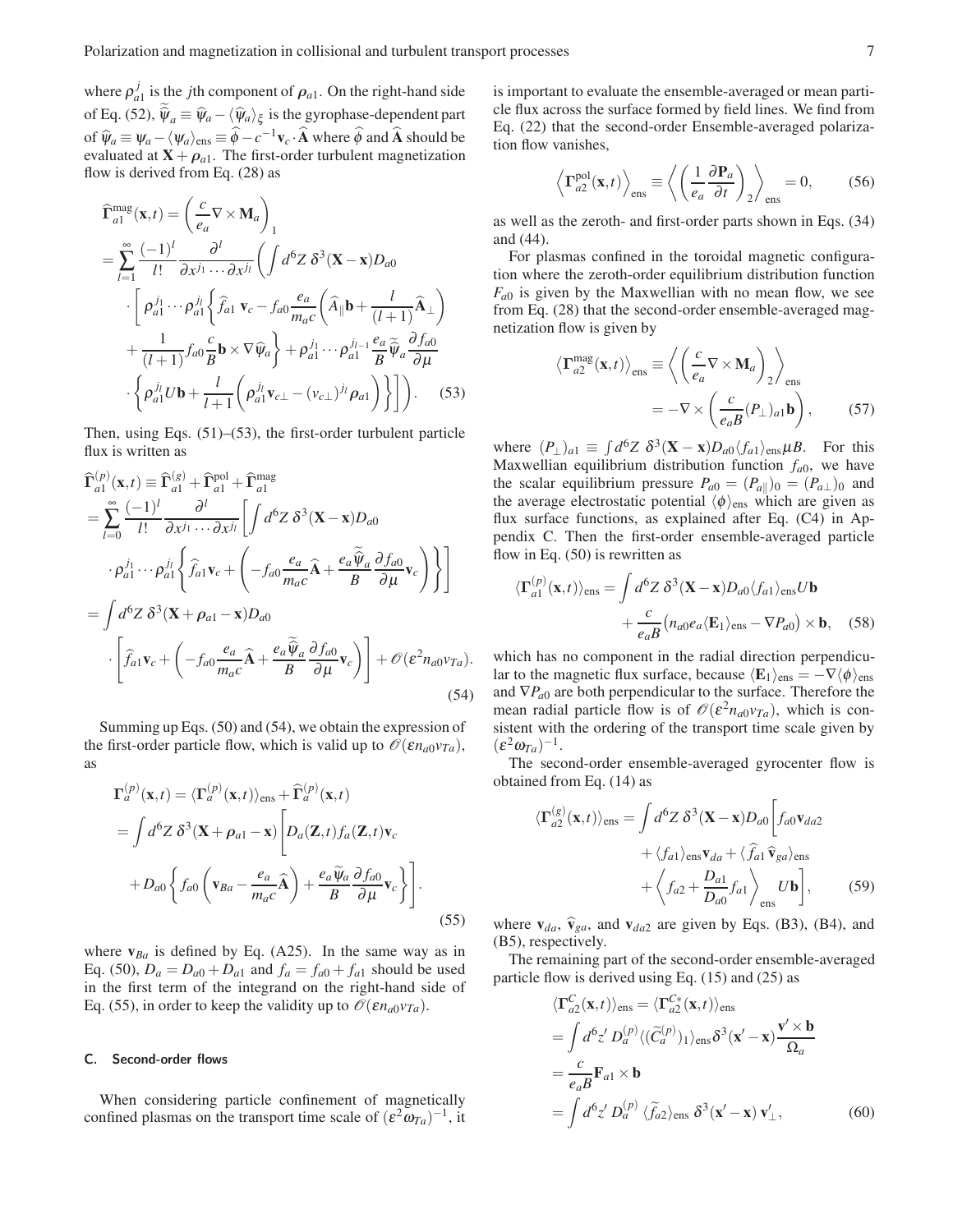Polarization and magnetization in collisional and turbulent transport processes 8

where  $\langle (\widetilde{C}_a^{(p)})_1 \rangle_{\text{ens}}$  is defined by  $\langle (\widetilde{C}_a^{(p)})_1 \rangle_{\text{ens}} \equiv \sum_b$  $\{C_{ab}^{(p)}[\langle \widetilde{f}_{a1}^{(p)}\rangle]$  $\{f_{a1}^{(p)}\}_{\text{ens}}, f_{b0}] + C_{ab}^{(p)}[f_{a0}, \langle \widetilde{f}_{b1}^{(p)} \rangle]$  $\left\{ \begin{matrix} p \\ b1 \end{matrix} \right\}$ ens] }, (61)

 $\mathbf{F}_{a1}$  is the collisional friction force defined by

$$
\mathbf{F}_{a1} \equiv \int d^6 z' D_a^{(p)} \delta^3(\mathbf{x}' - \mathbf{x}) \langle (C_a^{(p)})_1 \rangle_{\text{ens}} m_a \mathbf{v}',\tag{62}
$$

and  $f_{a2}$  is obtained using Eq. (7). It is verified from Eq. (60) that  $\langle \Gamma_{a2}^C \rangle_{\text{ens}} = \langle \Gamma_{a2}^{C*} \rangle_{\text{ens}}$  represents the classical collisional particle flow.29–31

As seen from Eqs. (18) and (56), the total second-order particle flow is given by the sum of the gyrocenter, magnetization, and classical particle flows,

$$
\langle \Gamma_{a2}^{(p)}(\mathbf{x},t) \rangle_{\text{ens}} = \langle \Gamma_{a2}^{(g)} \rangle_{\text{ens}} + \langle \Gamma_{a2}^{\text{mag}} \rangle_{\text{ens}} + \langle \Gamma_{a2}^{C} \rangle_{\text{ens}}. \tag{63}
$$

It is recalled here that the tangential component of the mean particle flow to the magnetic flux surface is dominated by the first-order flow  $\langle \Gamma_{a1}^{(p)} \rangle$  $\binom{p}{q}$ <sub>ens</sub> given in Eq. (48) although the normal component is of the second order. Now using Eqs. (28), (59), (60), and (63), the component of the second-order particle flow  $\langle \Gamma_{a2}^{(p)} \rangle$  $\binom{p}{q^2}$ <sub>ens</sub> perpendicular to the background magnetic field line is given by

$$
\langle \mathbf{\Gamma}_{a\perp 2}^{(p)}(\mathbf{x},t) \rangle_{\text{ens}} = \langle \mathbf{\Gamma}_{a\perp a2}^{(g)} \rangle_{\text{ens}} + \langle \mathbf{\Gamma}_{a\perp 2}^{mag} \rangle_{\text{ens}} + \langle \mathbf{\Gamma}_{a2}^{C} \rangle_{\text{ens}}
$$
  
\n
$$
= \int d^6 Z \, \delta^3 (\mathbf{X} - \mathbf{x}) D_{a0} \left[ \langle f_{a1} \rangle_{\text{ens}} \mathbf{v}_{da} + \langle f_{a1} (\hat{\mathbf{v}}_{ga})_{\perp} \rangle_{\text{ens}} \right]
$$
  
\n
$$
- \left[ \nabla \times \left( \frac{c}{eB} (P_{a\perp})_{1} \mathbf{b} \right) \right]_{\perp} + \frac{c}{e_a B} \left[ n_{a0} e \langle \mathbf{E}_2 \rangle_{\text{ens}} + \mathbf{F}_{a1} \right] \times \mathbf{b}
$$
  
\n
$$
= \frac{c}{e_a B} \left[ -\nabla \cdot \left\{ (P_{a\parallel})_{1} \mathbf{b} \mathbf{b} + (P_{a\perp})_{1} (\mathbf{I} - \mathbf{b} \mathbf{b}) \right\} + n_{a1} e_a \langle \mathbf{E}_1 \rangle_{\text{ens}} + n_{a0} e \langle \mathbf{E}_2 \rangle_{\text{ens}} + \mathbf{F}_{a1} - \frac{c}{B} \int d^6 Z \, \delta^3 (\mathbf{X} - \mathbf{x}) D_{a0} \langle f_{a1} \nabla \langle \hat{\psi}_a \rangle_{\xi} \rangle_{\text{ens}} \right] \times \mathbf{b}, \tag{64}
$$

where  $n_{a1} \equiv \int d^6 Z \, \delta^3 (\mathbf{X} - \mathbf{x}) D_{a0} \langle f_{a1} \rangle_{\text{ens}}, \quad (P_{a||})_1 \equiv$  $\int d^6 Z \, \delta^3({\bf X}-{\bf x}) D_{a0} \langle f_{a1}\rangle_{\rm ens} m_a U^2, \ \ \ \langle {\bf E}_1\rangle_{\rm ens}\ =\ -\nabla \langle \phi_1\rangle_{\rm ens},$ and  $\langle E_2 \rangle_{\text{ens}} = -\nabla \langle \phi_2 \rangle_{\text{ens}} - c^{-1} \partial \mathbf{A} / \partial t$  are used. In toroidal confinement systems, the lowest-order ensemble-averaged electrostatic potential  $\langle \phi_1 \rangle_{\text{ens}}$  is considered to be uniform over the magnetic flux surface. On the right-hand side of Eq. (64), the part including the anisotropic pressure tensor represents the neoclassical particle transport<sup>29–31</sup> while the turbulent particle transport is given by the last term including the correlation between the fluctuating distribution function and the gradient of the gyrophase-averaged fluctuating potential field.<sup>37</sup>

# V. LAGRANGIAN FOR VARIATIONAL DERIVATION OF POISSON'S EQUATION AND AMPÈRE'S LAW

The action integral for the gyrokinetic Vlasov-Poisson-Ampère system is given by

$$
I \equiv \int_{t_1}^{t_2} dt \, L_{GKF} \equiv \int_{t_1}^{t_2} dt \, (L_{GK} + L_F), \tag{65}
$$

where the Lagrangian *LGK* is written as

$$
L_{GK} \equiv L_{GK0} + L_{GK1} + L_{GK2}.
$$
 (66)

Here, we use the gyrocenter distribution function  $f_a$  to define  $L_{GK0}$  and  $L_{GK1}$  by

$$
\begin{bmatrix} L_{GK0} \\ L_{GK1} \end{bmatrix} \equiv \sum_{a} \int d^{6}Z_{0} D_{a}(\mathbf{Z}_{0}, t_{0}) f_{a}(\mathbf{Z}_{0}, t_{0}) \times \begin{bmatrix} L_{GYa0}(\mathbf{Z}_{a}(t), \dot{\mathbf{Z}}_{a}(t), t) \\ L_{GYa1}(\mathbf{Z}_{a}(t), t) \end{bmatrix}
$$

$$
\equiv \sum_{a} \int d^{6}Z D_{a}(\mathbf{Z}, t) f_{a}(\mathbf{Z}, t) \begin{bmatrix} L_{GYa0}(\mathbf{Z}, \dot{\mathbf{Z}}, t) \\ L_{GYa1}(\mathbf{Z}, t) \end{bmatrix}, \quad (67)
$$

where the gyrocenter phase-space orbit for the particle species *a* is represented by  $\mathbf{Z}_a(t)$  which satisfies the initial condition  $\mathbf{Z}_a(t_0) = \mathbf{Z}_0$ . The gyrocenter Lagrangian  $L_{\text{GY}_a}$  appearing in Eq. (67) is defined by

$$
L_{GYa0}(\mathbf{Z}, \dot{\mathbf{Z}}, t) \equiv \frac{e_a}{c} \mathbf{A}_a^*(\mathbf{X}, U, t) \cdot \dot{\mathbf{X}} + \frac{m_a c}{e_a} \mu \dot{\xi}
$$

$$
- \left(\frac{1}{2} m_a U^2 + \mu B(\mathbf{X}, t)\right), \qquad (68)
$$

which describes the gyrocenter motion for the case where the electrostatic potential  $\phi$  and the vector potential fluctuation **A** vanish. In this section, we use the modified vector potential  $\mathbf{A}_a^*(\mathbf{X}, U, t) \equiv \mathbf{A}(\mathbf{X}, t) + (m_a c/e_a) U \mathbf{b}(\mathbf{X}, t)$  which is obtained from Eq. (A21) with the second-order small term neglected. The gyrocenter Lagrangian *LGYa*<sup>1</sup> is the part which linearly depends on  $\phi$  and **A**,

$$
L_{GYa1}(\mathbf{Z},t) \equiv -e_a \langle \Psi_a(\mathbf{Z},t) \rangle_{\xi}
$$
  

$$
\equiv -e_a \langle \phi(\mathbf{X} + \rho_{a1},t) - \frac{\mathbf{v}_c}{c} \cdot \hat{\mathbf{A}}(\mathbf{X} + \rho_{a1},t) \rangle_{\xi}.
$$
 (69)

The second-order Lagrangian *LGK*<sup>2</sup> is given by

$$
L_{GK2} \equiv \sum_{a} \int d^{6}Z \, D_{a0}(\mathbf{Z}, t) f_{a0}(\mathbf{Z}, t) L_{GYa2}(\mathbf{Z}, t) \tag{70}
$$

where  $f_{a0}$  is the zeroth-order part of the gyrocenter distribution function and *LGYa*<sup>2</sup> is the second-order gyrocenter Lagrangian defined by

$$
L_{GYa2}(\mathbf{Z},t) \equiv \frac{e_a}{c} \mathbf{v}_{Ba} \cdot \langle \widehat{\mathbf{A}}(\mathbf{X} + \boldsymbol{\rho}_{a1},t) \rangle_{\xi}
$$
  
 
$$
- \frac{e_a^2}{2m_a c^2} \langle |\widehat{\mathbf{A}}(\mathbf{X} + \boldsymbol{\rho}_{a1},t)|^2 \rangle_{\xi} + \frac{e_a^2}{2B} \frac{\partial}{\partial \mu} \langle (\widetilde{\psi}_a)^2 \rangle_{\xi}.
$$
(71)

We note here that  $L_{GYa1} + L_{GYa2}$  corresponds to the opposite sign of *ea*Ψ*<sup>a</sup>* defined by Eq. (A24). The term  $(e_a^2/2B)(\partial \langle (\widetilde{\psi}_a)^2 \rangle_{\xi}/\partial \mu)$  in Eq. (71) is a part of  $\frac{1}{2}e_a\langle {\{\tilde{S}_a, \tilde{\psi}_a\}}\rangle_{\xi}$  in Eq. (A24), while the remaining part of  $\frac{1}{2}e_a\langle {\tilde{S}_a, \tilde{\psi}_a} \rangle_{\xi}$  is removed in *L<sub>GYa2</sub>* because, when it is retained, its contribution to  $L_{GK2}$  is of higher order in  $\varepsilon$  than that of the terms included in Eq. (71). As noted after Eq. (A25) in Appendix A, one of the second-order terms,  $(e_a/c) \mathbf{v}_{Ba} \cdot \langle \mathbf{A} \rangle_{\xi}$ ,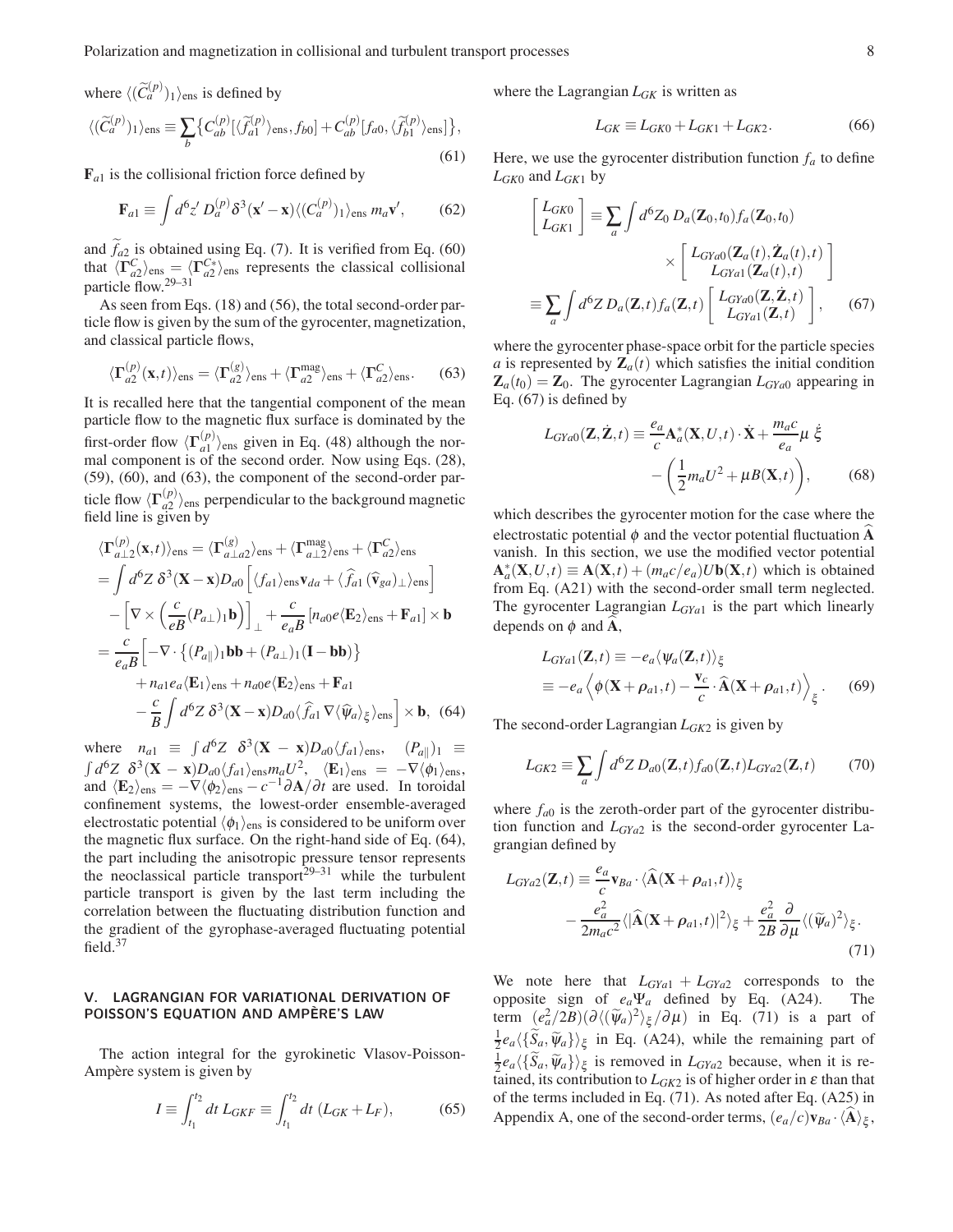is often neglected in conventional studies although this term is kept here to accurately derive the gyrokinetic Ampère's law later.

The Lagrangian  $L_F$  is defined by<sup>12</sup>

$$
L_F \equiv \frac{1}{8\pi} \int_V d^3x \left[ |\mathbf{E}_L(\mathbf{x},t)|^2 - |\mathbf{B}(\mathbf{x},t) + \mathbf{\hat{B}}(\mathbf{x},t)|^2 + \frac{2}{c} \lambda(\mathbf{x},t) \nabla \cdot \mathbf{\hat{A}}(\mathbf{x},t) \right].
$$
 (72)

where the longitudinal (or irrotational) part E*<sup>L</sup>* of the electric field is written in terms of the electrostatic potential  $\phi$  as

$$
\mathbf{E}_L \equiv -\nabla \phi,\tag{73}
$$

and  $\lambda$  plays the role of the Lagrange undetermined multiplier to derive the Coulomb gauge condition,

$$
\nabla \cdot \widehat{\mathbf{A}} = 0,\tag{74}
$$

from  $\delta I/\delta \lambda = 0$  (or  $\delta L_{GKF}/\delta \lambda = \delta L_F/\delta \lambda = 0$ ). Equation (72) is used for making the Darwin approximation to remove electromagnetic waves propagating at light speed.

From the condition that  $\delta I = 0$  holds for the variation of  $\mathbf{Z}_a(t)$  which is fixed at  $t = t_1, t_2$ , we can derive the gyrocenter motion equations for  $\mathbf{Z}_a(t)$  and accordingly the gyrokinetic Vlasov equation for the distribution function *f<sup>a</sup>* which is constant along the gyrocenter phase-space orbit represented by  $\mathbf{Z}_a(t)$ . This is a variational derivation of the gyrokinetic Vlasov equation based on the Lagrangian picture of the gyrocenter phase-space motion.<sup>12</sup> The resultant gyrokinetic Vlasov equation is given by removing the collision term from Eq. (1). In the Eulerian picture (or the Euler-Poincaré formulation),17–19,38–41 we use the expression in the last line of Eq. (67) and consider the variations of  $f_a$  and  $\bar{Z}$  as functions of  $(Z,t)$  to derive the gyrokinetic Vlasov equation from  $\delta I = 0$ . Effects of the collision term, if included, on the local energy and momentum balance equations can be clarified following the same procedure as shown in Refs.<sup>17,18</sup>.

In the present case, Eq. (70) is used for the second-order Lagrangian to make the linear polarization-magnetization approximation, in which the deviation of  $f_a$  from  $f_{a0}$  does not enter the polarization and magnetization terms proportional to  $\phi$  and  $\widehat{A}$  in the gyrokinetic Poisson and Ampère equations as shown later.<sup>12</sup> It also should be noted that in the gyrokinetic equation derived in this approximation, quadratic terms with respect to  $\phi$  and  $\overrightarrow{A}$  are removed from the gyrocenter phasespace velocity *d*Z/*dt*.

The gyrokinetic Poisson's equation is derived from the variational derivative of the action integral *I* with respect to the electrostatic potential  $\phi$ . Since the time derivative of  $\phi$  never appears in the Lagrangian density *LGKF* , the above-mentioned condition can be replaced by  $\delta L_{GKF}/\delta \phi = 0$ , which leads to

$$
\nabla \cdot \mathbf{E}_L = 4\pi \sum_a e_a \int d^6 Z \, \delta^3 (\mathbf{X} + \boldsymbol{\rho}_{a1} - \mathbf{x}) \left( D_a f_a + D_{a0} \frac{e_a \widetilde{\psi}_a}{B} \frac{\partial f_{a0}}{\partial \mu} \right).
$$
 (75)

In  $\mathcal{O}(en_0)$  and  $\mathcal{O}(\varepsilon en_0)$ , the ensemble-averaged part of Eq. (75) gives the quasineutrality conditions,

$$
0 = \sum_{a} e_a n_{a0} \equiv \sum_{a} e_a \int d^6 Z D_{a0} f_{a0} \delta^3(\mathbf{X} - \mathbf{x}), \tag{76}
$$

and

$$
0 = \sum_{a} e_a \langle n_{a1}^{(g)} \rangle_{\text{ens}} \equiv \sum_{a} e_a \int d^6 Z \, D_{a0} \langle f_{a1} \rangle_{\text{ens}} \delta^3(\mathbf{X} - \mathbf{x}), \tag{77}
$$

respectively. The fluctuation part of Eq. (74) is written as

$$
\nabla \cdot \widehat{\mathbf{E}}_{L} = 4\pi \sum_{a} e_{a} \int d^{6}Z \, D_{a0} \delta^{3} (\mathbf{X} + \boldsymbol{\rho}_{a1} - \mathbf{x}) \left( \widehat{f}_{a} + \frac{e_{a} \widetilde{\boldsymbol{\psi}}_{a}}{B} \frac{\partial f_{a0}}{\partial \mu} \right), \tag{78}
$$

which is valid up to the lowest order,  $\mathcal{O}(\varepsilon en_0)$ . Here and hereafter, we do not consider the particle species dependence in using the ordering parameter  $\varepsilon \sim \rho_a/L$  and  $\mathcal{O}(e_a n_{a0})$ . Such dependence may occur due to large mass and charge differences although they should be treated using subsidiary parameters other than  $\varepsilon$ . We can confirm that Eqs. (75)–(78) are consistent with the results derived from using Eqs. (21), (22), and (A11) for Poisson's equation  $\nabla \cdot \mathbf{E}_L = 4\pi \sum_a e_a n_a^{(p)}$ .

The gyrokinetic Ampère's law is derived from the variational derivative of the action integral *I* with respect to the fluctuation part  $A$  of the vector potential. Since the time derivative of  $\overline{A}$  never appears in the Lagrangian density  $L_{GKF}$ , we can use  $\delta L_{GKF}/\delta A = 0$  to obtain

$$
\nabla \times (\mathbf{B} + \widehat{\mathbf{B}}) = \frac{4\pi}{c}\mathbf{j} - \frac{1}{c}\nabla \lambda, \qquad (79)
$$

where the electric current density is given by

$$
\mathbf{j} = \sum_{a} e_a \int d^6 Z \, \delta^3 (\mathbf{X} + \rho_{a1} - \mathbf{x}) \left[ D_a(\mathbf{Z}, t) f_a(\mathbf{Z}, t) \mathbf{v}_c + D_{a0} \left\{ f_{a0} \left( \mathbf{v}_{Ba} - \frac{e_a}{m_a c} \hat{\mathbf{A}} \right) + \frac{e_a \widetilde{\psi}_a}{B} \frac{\partial f_{a0}}{\partial \mu} \mathbf{v}_c \right\} \right].
$$
 (80)

We see that the Eq. (80) agrees with the result shown in Eq. (55). The longitudinal (or irrotational) part of Eq. (79) gives

$$
\nabla \lambda = 4\pi \mathbf{j}_L. \tag{81}
$$

From the transverse (or solenoidal) part of Eq. (79), the gyrokinetic Ampère's law is written as

$$
\nabla \times (\mathbf{B} + \widehat{\mathbf{B}}) = \frac{4\pi}{c} \mathbf{j}_T.
$$
 (82)

In Eqs. (81) and (82),  $j_L$  and  $j_T$  represent the longitudinal and transverse parts of j, respectively. It is noted here that an arbitrary vector field **a** is written as  $\mathbf{a} = \mathbf{a}_L + \mathbf{a}_T$ where the longitudinal and transverse parts of a are given by  $\mathbf{a}_L(\mathbf{x}) = -((4\pi)^{-1}\nabla \int d^3x' (\nabla' \cdot \mathbf{a}(\mathbf{x}')) / |\mathbf{x} - \mathbf{x}'|$  and  $\mathbf{a}_T(\mathbf{x}) =$  $(4\pi)^{-1}\nabla \times (\nabla \times \int d^3x' \mathbf{a}(\mathbf{x}')/|\mathbf{x}-\mathbf{x}'|)$ , respectively.<sup>23</sup>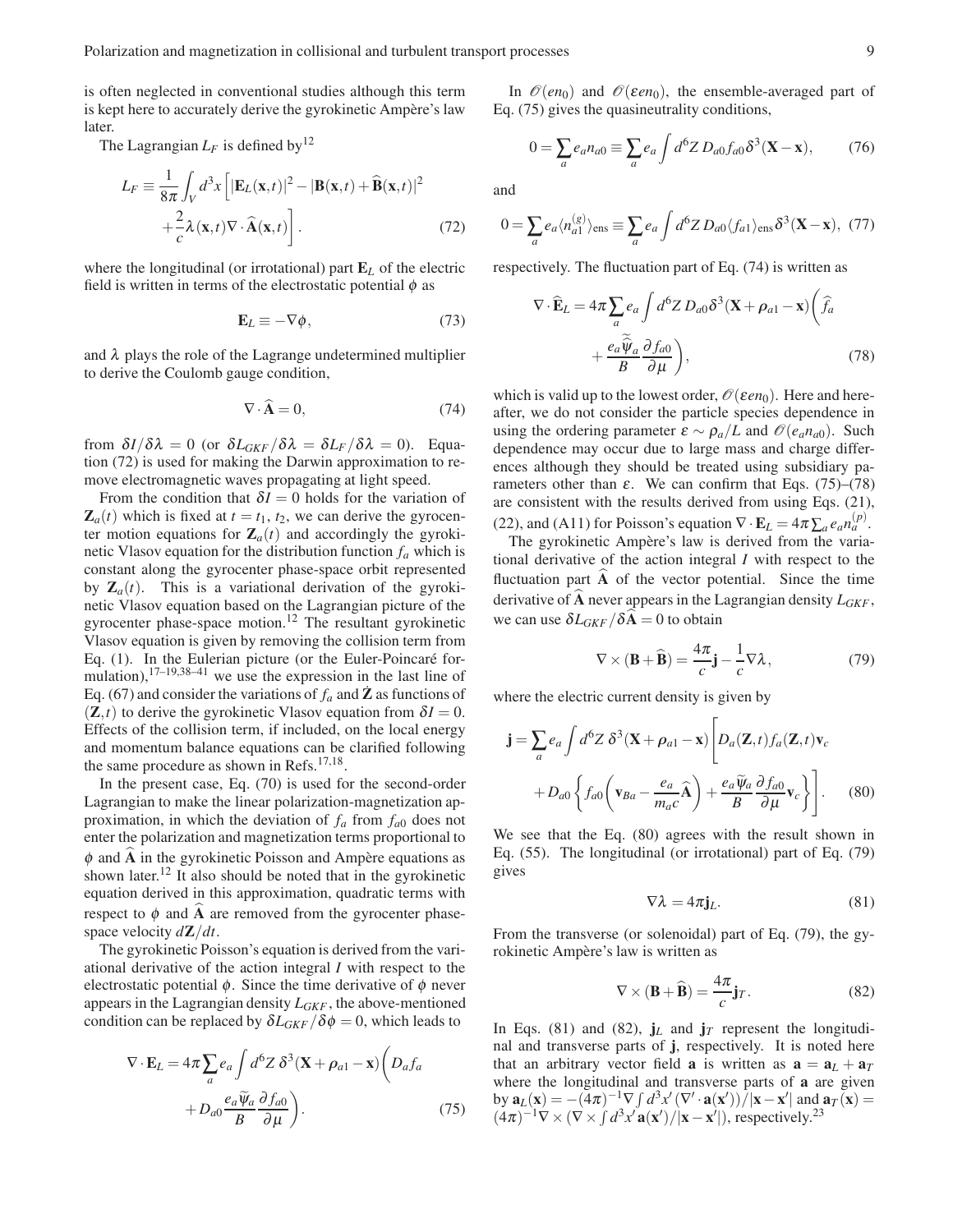The ensemble-averaged part and the fluctuation part of Eq. (82) are written as

$$
\nabla \times \mathbf{B} = \frac{4\pi}{c} \langle \mathbf{j} \rangle_{\text{ens } T},\tag{83}
$$

and

$$
\nabla \times \widehat{\mathbf{B}} = \frac{4\pi}{c} \hat{\mathbf{j}}_T,\tag{84}
$$

respectively, where the ensemble-averaged part and fluctuation part of the current density is given by

$$
\langle \mathbf{j} \rangle_{\text{ens}} = \sum_{a} e_{a} \int d^{6}Z \, \delta^{3} (\mathbf{X} + \rho_{a1} - \mathbf{x}) \Big[ D_{a0} \langle f_{a1} \rangle_{\text{ens}} \mathbf{v}_{c} \n+ (D_{a0} + D_{a1}) f_{a0} \mathbf{v}_{c} + D_{a0} f_{a0} \mathbf{v}_{da} \Big] \n= \Big\{ \sum_{a} e_{a} \int d^{6}Z \, \delta^{3} (\mathbf{X} - \mathbf{x}) D_{a0} \langle f_{a1} \rangle_{\text{ens}} U \n+ \frac{c}{B} \left( (P_{\parallel})_{0} - (P_{\perp})_{0} \right) (\mathbf{b} \cdot \nabla \times \mathbf{b}) \Big\} \mathbf{b} \n+ \frac{c}{B} \mathbf{b} \times \nabla \cdot \{ (P_{\parallel})_{0} \mathbf{b} + (P_{\perp})_{0} (\mathbf{I} - \mathbf{b} \mathbf{b}) \}, \qquad (85)
$$

and

$$
\hat{\mathbf{j}} = \sum_{a} e_a \int d^6 Z \, \delta^3 (\mathbf{X} + \rho_{a1} - \mathbf{x}) D_{a0} \cdot \left( \hat{f}_a \mathbf{v}_c - f_{a0} \frac{e_a}{m_a c} \hat{\mathbf{A}} + \frac{e_a \hat{\psi}_a}{B} \frac{\partial f_{a0}}{\partial \mu} \mathbf{v}_c \right),
$$
\n(86)

respectively. On the right-hand side of Eq. (85),  $(P_{\perp})_0 \equiv$  $\sum_{a}(P_{a\perp})_0$  and  $(P_{\parallel})_0 \equiv \sum_{a}(P_{a\parallel})_0$  are used and the definitions of  $(P_{a\perp})_0$  and  $(P_{a\parallel})_0$  are found in Eqs. (47) and (49), respectively. When *fa*<sup>0</sup> takes the form of the local Maxwellian distribution with no mean flow, we have the isotropic equilibrium pressure  $(P_\perp)_0 = (P_\parallel)_0 = P_0$ . It should be noted that Eqs. (80) (85), and (86) are valid up to the lowest in  $\varepsilon$ . In Appendix D, using the WKB representation, the turbulent parts of Poisson and Ampère equations in Eqs. (78) and (84) are shown to agree with the results derived in earlier works.25,26

## VI. CONCLUSIONS

In this paper, effects of both equilibrium and gyroradius scale electromagnetic turbulence are included to derive expressions of polarization and magnetization in terms of the distribution function in the gyrocenter phase-space coordinates. These expressions presented in Eqs. (22) and (28) include infinite series expansion with respect to the gyroradius vector, which is defined in the gyrocenter coordinates by Eqs. (A11)–(A17), where effects of the turbulent fields are taken into account.

To the leading (or first) order in the normalized gyroradius parameter  $\varepsilon$ , the polarization flow vanishes and the ensembleaveraged (or non-turbulent) part of the particle flow consists of the gyrocenter and magnetization flows, which agrees with the result called the magnetization law in the drift kinetics.<sup>24</sup> On the other hand, the leading-order turbulent part of the particle flow is given by the sum of the turbulent parts of the polarization, magnetization, and gyrocenter flows. Thus, a practical extension of the drift kinetic magnetization law is made to gyrokinetic systems with electromagnetic fluctuations and collisions. The compact expression of the particle flow, including both mean and turbulent parts, is given in Eq.(55), which is valid to the leading order and useful for evaluating the total current density to self-consistently determine the magnetic field in full- $f$  global gyrokinetic simulations.<sup>1–9</sup>

The effect of collisions appears as the classical transport in the second-order mean particle flow. In toroidally confined plasmas, the first-order mean (or ensemble-averaged) particle flow is tangential to the magnetic surface, so that the mean particle transport flux across the magnetic surface is of the second-order and it is verified to contain classical, neoclassical, and turbulent transport processes which determine plasma particle confinement in a transport time scale.

The Lagrangian is presented for variational derivation of the gyrokinetic Poisson and Ampère equations, which properly include mean and turbulent parts. It is shown that the diamagnetic current can be correctly included in the mean part of Ampère's law derived from the variational principle using the Lagrangian, which retains the second-order term given by the inner product of the turbulent vector potential and the drift velocity consisting of the curvature drift and the ∇*B* drift. The resultant expressions of Ampère's law [Eq. (82)] and the current density [Eq. (80)] are useful especially for the full-*f* global electromagnetic gyrokinetic simulations to accurately treat high-beta plasmas. Properly taking account of the difference between the phase space coordinates in the classical gyrokinetic formulation and the modern formulation employed in the present work, the equivalence between descriptions of electromagnetic gyrokinetic turbulent fluctuations in the two formulations is clarified as shown in Appendices C and D. The turbulent parts of the gyrokinetic Poisson and Ampère equations in Eqs. (75) and (82) are confirmed to agree with the results derived from the classical gyrokinetic formulation using the WKB representation in earlier works. Thus, these equations present a basic model for global full-*f* gyrokinetic simulations which is also consistent with the local turbulence model used in flux-tube gyrokinetic simulations.42–46 Based on the presented Lagrangian, local energy and momentum balance equations for the gyrokinetic system with electromagnetic turbulence and collisions can be derived following the same formulation as given by our previous work in the case of electrostatic turbulence.<sup>18</sup> Details of the derivation will be reported in a future work.

## ACKNOWLEDGMENTS

This work is supported in part by the JSPS Grants-in-Aid for Scientific Research Grant No. 19H01879 and in part by the NIFS Collaborative Research Program NIFS20KNTT055.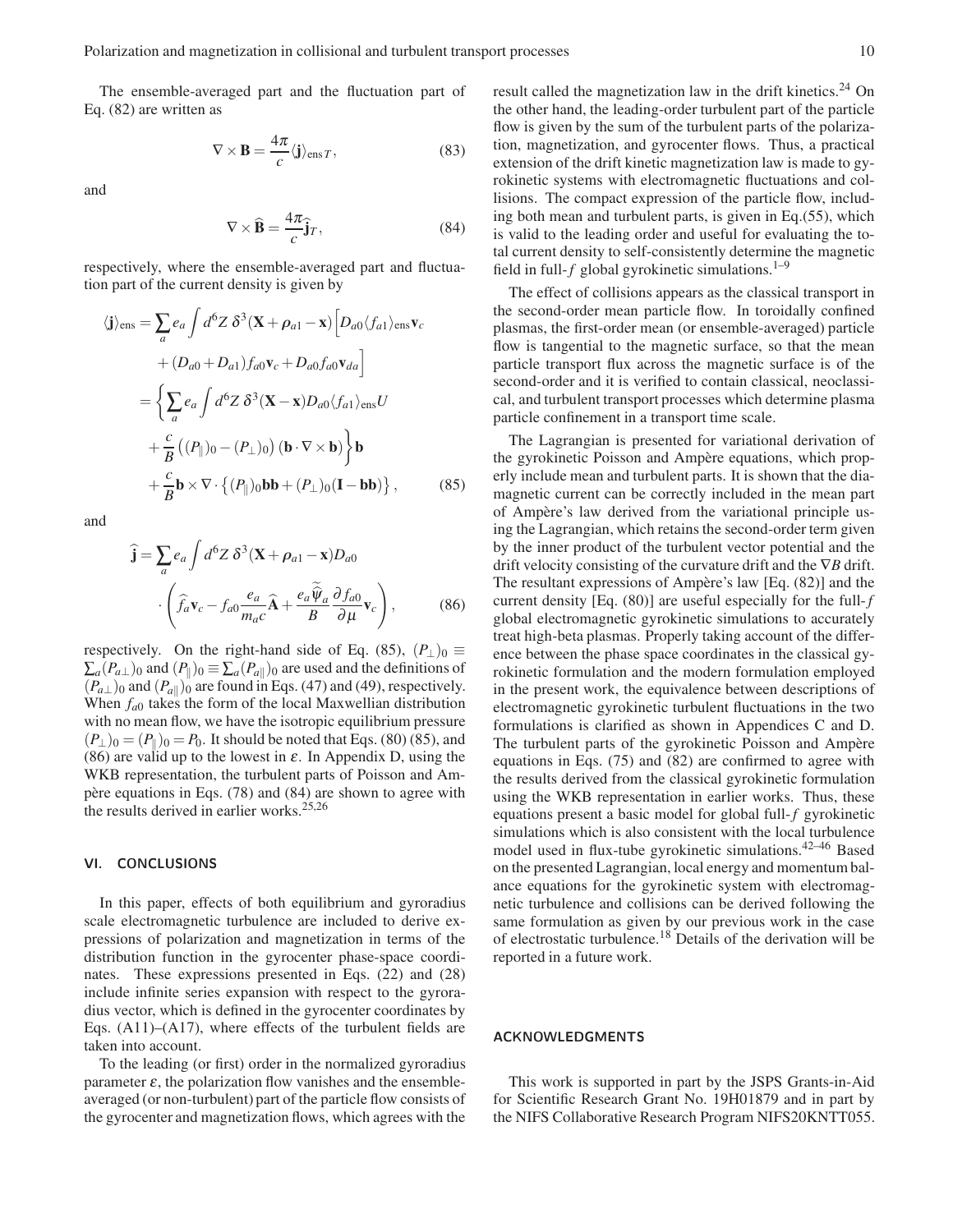Polarization and magnetization in collisional and turbulent transport processes 11

# AUTHOR DECLARATIONS

#### Conflict of Interest

The authors have no conflicts of interest to disclose.

#### DATA AVAILABILITY

Data sharing is not applicable to this article as no new data were created or analyzed in this study.

# Appendix A: GYROCENTER COORDINATES AND EQUATIONS OF MOTION

We consider motion of a charged particle in a strong magnetic field. The particle mass and charge are denoted by *m<sup>a</sup>* and *ea*, respectively, where the subscript *a* represents the particle species. The magnetic field is assumed to consist of the background part  $\mathbf{B} \equiv \nabla \times \mathbf{A}$  and the small fluctuation part  $\mathbf{B} \equiv \nabla \times \mathbf{A}$ . The particle's position and velocity are denoted by x and v, respectively. The velocity v is written by the sum of the parallel and perpendicular components as

$$
\mathbf{v} \equiv v_{\parallel} \mathbf{b} + \mathbf{v}_{\perp}, \tag{A1}
$$

where the unit vector  $\mathbf{b} \equiv \mathbf{B}/B$  in the direction parallel to the magnetic field is evaluated at the particle's position x. Using a right-handed orthogonal triad of unit vectors  $(e_1, e_2, b)$  which are regarded as functions of  $(x,t)$ , we represent the perpendicular velocity as

$$
\mathbf{v}_{\perp} \equiv -v_{\perp} (\sin \xi_0 \, \mathbf{e}_1 + \cos \xi_0 \, \mathbf{e}_2), \tag{A2}
$$

where  $v_{\perp} \equiv |\mathbf{v}_{\perp}|$ . We now define the particle phase-space coordinates z by

$$
\mathbf{z} \equiv (\mathbf{x}, \nu_{\parallel}, \mu_0, \xi_0), \tag{A3}
$$

where

$$
\mu_0 \equiv \frac{m_a v_\perp^2}{2B(\mathbf{x},t)}.\tag{A4}
$$

Using the Lie transformation technique, the gyrocenter phase-space coordinates,

$$
\mathbf{Z} \equiv (\mathbf{X}, U, \mu, \xi), \tag{A5}
$$

are obtained, such that the Lagrangian for the particle motion is transformed into a function which is independent of the gyrophase angle variable ξ, as shown later in Eq. (A20). The relations of the gyrocenter coordinates  $\mathbf{Z} \equiv (\mathbf{X}, U, \mu, \xi)$  to the particle coordinates  $\mathbf{z} \equiv (\mathbf{x}, v_{\parallel}, \mu_0, \xi_0)$  are given by

$$
\mathbf{X} = \mathbf{x} - \frac{v_{\perp}}{\Omega_a} \mathbf{a} + \frac{v_{\perp}}{\Omega_a^2} \left[ \left\{ v_{\parallel} (\mathbf{b} \cdot \nabla \times \mathbf{b}) - \frac{v_{\perp}}{2B} (\mathbf{a} \cdot \nabla B) \right\} \mathbf{a} + \left\{ 2v_{\parallel} (\mathbf{b} \cdot \nabla \mathbf{b} \cdot \mathbf{c}) + \frac{v_{\perp}}{8} (\mathbf{c} \cdot \nabla \mathbf{b} \cdot \mathbf{c} - 5 \mathbf{a} \cdot \nabla \mathbf{b} \cdot \mathbf{a}) \right\} \mathbf{b} \right] + \frac{1}{B} \left[ \left( \hat{\mathbf{A}} + \frac{c}{e_a} \nabla \tilde{S}_a \right) \times \mathbf{b} + \mathbf{b} \int d \xi_0 \, \widehat{\hat{A}}_{\parallel} \right],
$$
 (A6)

$$
U = v_{\parallel} - \frac{v_{\perp}}{\Omega_a} \left[ v_{\parallel} (\mathbf{b} \cdot \nabla \mathbf{b} \cdot \mathbf{a}) + \frac{v_{\perp}}{4} (3\mathbf{a} \cdot \nabla \mathbf{b} \cdot \mathbf{c} - \mathbf{c} \cdot \nabla \mathbf{b} \cdot \mathbf{a}) \right] + \frac{e_a}{m_a c} \hat{A}_{\parallel}, \quad (A7)
$$

$$
\mu = \frac{m_a v_\perp^2}{2B} + \frac{m_a v_\perp^2}{B\Omega_a} \left[ \frac{v_\parallel^2}{v_\perp} (\mathbf{b} \cdot \nabla \mathbf{b} \cdot \mathbf{a}) + \frac{v_\parallel}{4} (3\mathbf{a} \cdot \nabla \mathbf{b} \cdot \mathbf{c} - \mathbf{c} \cdot \nabla \mathbf{b} \cdot \mathbf{a}) + \frac{v_\perp}{2B} (\mathbf{a} \cdot \nabla B) \right] + \frac{e_a}{B} \left( \frac{1}{c} \mathbf{v}_\perp \cdot \hat{\mathbf{A}} + \widetilde{\psi}_a \right),
$$
\n(A8)

and

$$
\xi = \xi_0 + \frac{1}{\Omega_a} \left[ \frac{v_{\parallel}^2}{v_{\perp}} (\mathbf{b} \cdot \nabla \mathbf{b} \cdot \mathbf{c}) + \frac{v_{\parallel}}{4} (\mathbf{c} \cdot \nabla \mathbf{b} \cdot \mathbf{c} - \mathbf{a} \cdot \nabla \mathbf{b} \cdot \mathbf{a}) + v_{\perp} \left( \mathbf{c} \cdot \frac{\nabla B}{B} - \mathbf{a} \cdot \nabla \mathbf{c} \cdot \mathbf{a} \right) \right] - \frac{e_a}{m_a c} \frac{\partial \widetilde{S}_a}{\partial \mu_0}, \tag{A9}
$$

where  $\Omega_a \equiv e_a B(\mathbf{x},t)/(m_a c)$ ,  $v_{\perp} \equiv (2\mu_0 B(\mathbf{x},t)/m_a)^{1/2}$ ,  $\mathbf{c} \equiv$  $\mathbf{v}_{\perp}/v_{\perp}$ ,  $\mathbf{a} \equiv \mathbf{b} \times \mathbf{c}$ ,  $A_{\parallel} \equiv \mathbf{A} \cdot \mathbf{b}$ , and the definitions of  $\widetilde{\psi}_a$  and  $S_a$ are shown later in Eqs. (A18) and (A19), respectively. Equation  $(A6)$  for the gyrocenter position **X** is valid up to the second order in the normalized gyroradius parameter  $\varepsilon$ , while Eqs.  $(A7)$ – $(A9)$  are up to the first order. When there are no fluctuation fields, the formulas in Eqs. (A6)–(A9) agree with those given by Littlejohn, $47$  except that Eq. (A7) is given here in a slightly different way, in order to remove the  $\mathscr{O}(\varepsilon)$ term of the Hamiltonian in Ref.<sup>47</sup>. The same procedure as in Ref.<sup>12</sup> is used to include the effects of the fluctuation fields in Eqs.  $(A6)$ – $(A9)$ .

We can inversely solve Eqs.  $(A6)$ – $(A9)$  to represent the particle position vector x by the function of the gyrocenter coordinates Z as

$$
\mathbf{x} = \mathbf{X} + \rho_a(\mathbf{Z}, t) \tag{A10}
$$

where the gyroradius vector  $\rho_a(\mathbf{Z},t)$  is expanded in  $\varepsilon$  as

$$
\rho_a(\mathbf{Z},t) = \rho_{a1}(\mathbf{Z},t) + \rho_{a2}(\mathbf{Z},t) + \cdots.
$$
 (A11)

The lowest-order part of  $\rho_a$  is given by

$$
\rho_{a1}(\mathbf{Z},t) \equiv \frac{\mathbf{b}(\mathbf{X},t) \times \mathbf{v}_c(\mathbf{Z},t)}{\Omega_a(\mathbf{X},t)},
$$
\n(A12)

where  $v_c$  is defined by

$$
\mathbf{v}_c \equiv U\mathbf{b}(\mathbf{X},t) - W[\sin\xi\,\mathbf{e}_1(\mathbf{X},t) + \cos\xi\,\mathbf{e}_2(\mathbf{X},t)],\quad \text{(A13)}
$$

and

$$
W \equiv \left(\frac{2\mu B(\mathbf{X},t)}{m_a}\right)^{1/2}.\tag{A14}
$$

To the lowest order in  $\varepsilon$ , the particle velocity **v** and the gyroradius vector  $\rho \equiv \mathbf{x} - \mathbf{X}$  are represented by  $\mathbf{v}_c$  and  $\rho_{a1}$ , respectively. The second-order part of  $\rho_a$  is written as

$$
\rho_{a2}(\mathbf{Z},t) \equiv \langle \rho_{a2} \rangle_{\rm ens} + \widehat{\rho}_{a2}, \tag{A15}
$$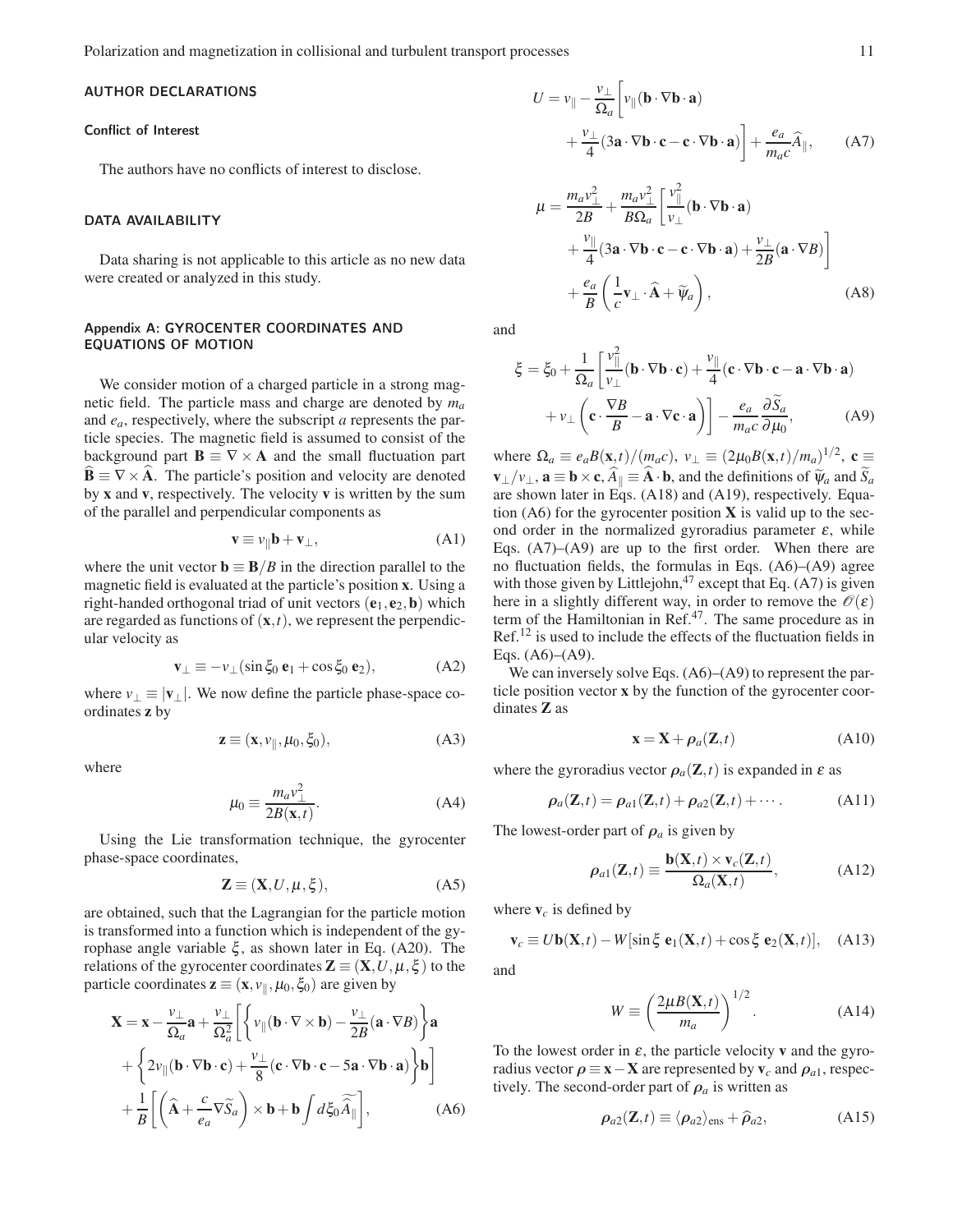where the ensemble-average and fluctuation parts of  $\rho_{a2}$  are given by

$$
\langle \rho_{a2} \rangle_{\text{ens}} \equiv \mathbf{b} \left[ -\frac{W^2}{8\Omega_a^2} (3\mathbf{a} \cdot \nabla \mathbf{b} \cdot \mathbf{a} + \mathbf{c} \cdot \nabla \mathbf{b} \cdot \mathbf{c}) - \frac{2UW}{\Omega_a^2} (\mathbf{b} \cdot \nabla \mathbf{b} \cdot \mathbf{c}) \right] + \mathbf{a} \left[ \frac{c}{\Omega_a B} (\mathbf{a} \cdot \langle \mathbf{E}_1 \rangle_{\text{ens}}) - \frac{W^2}{2\Omega_a^2} (\mathbf{a} \cdot \nabla \ln B) + \frac{UW}{4\Omega_a^2} (\mathbf{a} \cdot \nabla \mathbf{b} \cdot \mathbf{c} - 3\mathbf{c} \cdot \nabla \mathbf{b} \cdot \mathbf{a}) - \frac{U^2}{\Omega_a^2} (\mathbf{b} \cdot \nabla \mathbf{b} \cdot \mathbf{a}) \right] + \mathbf{c} \left[ \frac{c}{\Omega_a B} (\mathbf{c} \cdot \langle \mathbf{E}_1 \rangle_{\text{ens}}) - \frac{W^2}{\Omega_a^2} (\mathbf{c} \cdot \nabla \ln B) + \frac{UW}{4\Omega_a^2} (\mathbf{a} \cdot \nabla \mathbf{b} \cdot \mathbf{a} - \mathbf{c} \cdot \nabla \mathbf{b} \cdot \mathbf{c}) - \frac{U^2}{\Omega_a^2} (\mathbf{b} \cdot \nabla \mathbf{b} \cdot \mathbf{c}) \right],
$$
(A16)

and

$$
\widehat{\rho}_{a2} = \frac{\mathbf{b}}{B} \times \widehat{\mathbf{A}} + \{\mathbf{X} + \rho_{a1}, \widetilde{\hat{S}}_a\}
$$
\n
$$
= -\frac{c}{BW} \left( \widehat{\phi} - \frac{U}{c} \widehat{A}_{\parallel} - \langle \widehat{\psi}_a \rangle_{\xi} \right) \mathbf{a} + \frac{m_a c W}{B^2} \frac{\partial}{\partial \mu} \left( \int \widetilde{\psi}_a d\xi \right) \mathbf{c}
$$
\n
$$
- \frac{1}{B} \left[ \widehat{\mathbf{A}} + \frac{c}{\Omega_a} \nabla \left( \int \widetilde{\psi}_a d\xi \right) \right] \times \mathbf{b} - \frac{1}{B} \left( \int \widetilde{\widehat{A}}_{\parallel} d\xi \right) \mathbf{b},
$$
\n(A17)

respectively. The definitions of  $\langle \cdots \rangle_{\xi}$  and  $\cdots$  are given in Eqs. (3) and (4), respectively, and  $\hat{\psi}_a \equiv \psi_a - \langle \psi_a \rangle_{\text{ens}}$  is the fluctuation part of  $\psi_a$  which is defined in terms of the electrostatic potential  $\phi$  and the fluctuation part  $\widehat{A}$  of the vector potential as

$$
\Psi_a \equiv \phi(\mathbf{X} + \rho_{a1}, t) - \frac{\mathbf{v}_c}{c} \cdot \widehat{\mathbf{A}}(\mathbf{X} + \rho_{a1}, t). \tag{A18}
$$

Here, we also define

$$
\widetilde{S}_a \equiv \frac{m_a c}{B} \int \widetilde{\psi}_a d\xi, \tag{A19}
$$

where the integral constant is determined from the condition  $\langle S_a \rangle_{\xi} = 0$ . We now note that **A**,  $\widetilde{\psi}_a$ , and  $S_a$  are defined above as functions of  $\mathbf{Z} \equiv (\mathbf{X}, U, \mu, \xi)$  and *t*, although when they are substituted into the formulas for the coordinate transformation from **z** to **Z** [see Eqs.  $(A6)$ – $(A9)$ ], the independent variables  $(X, U, \mu, \xi)$  for the functions  $A, \widetilde{\psi}_a$ , and  $S_a$  should be replaced with  $(\mathbf{x} - \boldsymbol{\rho}_{a1}(\mathbf{z}, t), v_{\parallel}, \mu_0, \xi_0)$  to keep the validity of the formulas up to the orders described after Eq. (A9). Here, the finite gyroradius  $\rho_{a1}$  cannot be neglected because fluctuations are considered to have  $\mathcal{O}(\rho_a)$  wavelengths in directions perpendicular to B.

In the gyrocenter coordinates, the Lagrangian for the charged particle of motion is given by

$$
L_{GYa}(\mathbf{Z}, \dot{\mathbf{Z}}, t) \equiv \frac{e_a}{c} \mathbf{A}_a^* \cdot \dot{\mathbf{X}} + \frac{m_a c}{e_a} \mu \dot{\xi} - H_{GYa}(\mathbf{Z}, t), \quad \text{(A20)}
$$

where the modified vector potential  $A_a^*$  is defined by

$$
\mathbf{A}_a^* \equiv \mathbf{A}(\mathbf{X},t) + \frac{m_a c}{e_a} U \mathbf{b}(\mathbf{X},t) - \frac{m_a c^2}{e_a^2} \mu \mathbf{W}(\mathbf{X},t), \quad (A21)
$$

and

$$
\mathbf{W} \equiv \nabla \mathbf{e}_1 \cdot \mathbf{e}_2 + \frac{1}{2} (\mathbf{b} \cdot \nabla \times \mathbf{b}) \mathbf{b}.
$$
 (A22)

Here, the gyrocenter Hamiltonian *HGYa* is defined by

$$
H_{GYa} \equiv \frac{1}{2}m_a U^2 + \mu B + e_a \Psi_a.
$$
 (A23)

The fluctuations are included in the Hamiltonian *HGYa* through the term *ea*Ψ*<sup>a</sup>* defined by

$$
e_{a}\Psi_{a} \equiv e_{a}\langle \Psi_{a}\rangle_{\xi} - \frac{e_{a}}{c}\mathbf{v}_{Ba} \cdot \langle \widehat{\mathbf{A}}\rangle_{\xi} + \frac{e_{a}^{2}}{2m_{a}c^{2}}\langle |\widehat{\mathbf{A}}|^{2}\rangle_{\xi} - \frac{e_{a}}{2}\langle \{\widetilde{S}_{a}, \widetilde{\Psi}_{a}\}\rangle_{\xi}, \tag{A24}
$$

where  $\{\cdot, \cdot\}$  represents the Poisson bracket, defined by Eqs.  $(29)$ – $(33)$  in Ref.<sup>12</sup>, and

$$
\mathbf{v}_{Ba} \equiv \frac{c}{e_a B} \mathbf{b} \times \left( m_a U^2 \mathbf{b} \cdot \nabla \mathbf{b} + \mu \nabla B \right) \tag{A25}
$$

is the first-order drift velocity consisting of the curvature drift and the ∇*B* drift. On the right-hand side of Eq. (A24), the first term is of  $\mathscr{O}(\varepsilon)$  and the others are of  $\mathscr{O}(\varepsilon^2)$ . There the third and fourth terms are quadratic in the fluctuations, while the second term  $-(e_a/c)\mathbf{v}_{Ba} \cdot \langle \mathbf{A} \rangle_{\xi}$  is given by the product of the average drift velocity and the fluctuation vector potential. The latter term  $-(e_a/c)\mathbf{v}_{Ba} \cdot \langle \mathbf{A} \rangle_{\xi}$  is often neglected in conventional studies, although it is retained here for accuracy up to  $\mathscr{O}(\varepsilon^2)$ .

The gyrocenter equations of motion are derived from the Euler-Lagrange equations using the gyrocenter Lagrangian in Eq. (A20). Using the Hamiltonian in Eq. (A23), they are given in the form,

$$
\frac{d\mathbf{Z}}{dt} = \{\mathbf{Z}, H_{GYa}\} + \{\mathbf{Z}, \mathbf{X}\} \cdot \frac{e_a}{c} \frac{\partial \mathbf{A}_a^*}{\partial t},\tag{A26}
$$

which are rewritten as  $12$ 

$$
\frac{d\mathbf{X}}{dt} = \frac{1}{B_{a\parallel}^{*}} \left[ \left( U + \frac{e_a}{m_a} \frac{\partial \Psi_a}{\partial U} \right) \mathbf{B}_a^{*} + c \mathbf{b} \times \left( \frac{\mu}{e_a} \nabla B + \nabla \Psi_a + \frac{1}{c} \frac{\partial \mathbf{A}_a^{*}}{\partial t} \right) \right], \quad (A27)
$$

$$
\frac{dU}{dt} = -\frac{\mathbf{B}_a^*}{m_a B_{a\parallel}^*} \cdot \left(\mu \nabla B + e_a \nabla \Psi_a + \frac{e_a}{c} \frac{\partial \mathbf{A}_a^*}{\partial t}\right), \quad (A28)
$$

$$
\frac{d\mu}{dt} = 0,\t(A29)
$$

and

$$
\frac{d\xi}{dt} = \Omega_a + \mathbf{W} \cdot \frac{d\mathbf{X}}{dt} + \frac{e_a^2}{m_a c} \frac{\partial \Psi_a}{\partial \mu},\tag{A30}
$$

where  $\mathbf{B}_{a}^{*}$  and  $B_{a\parallel}^{*}$  are defined in terms of  $\mathbf{A}_{a}^{*}$  in Eq. (A21) as

$$
\mathbf{B}_a^* \equiv \nabla \times \mathbf{A}_a^*, \quad \text{and} \quad B_a^* \equiv \mathbf{B}_a^* \cdot \mathbf{b}, \tag{A31}
$$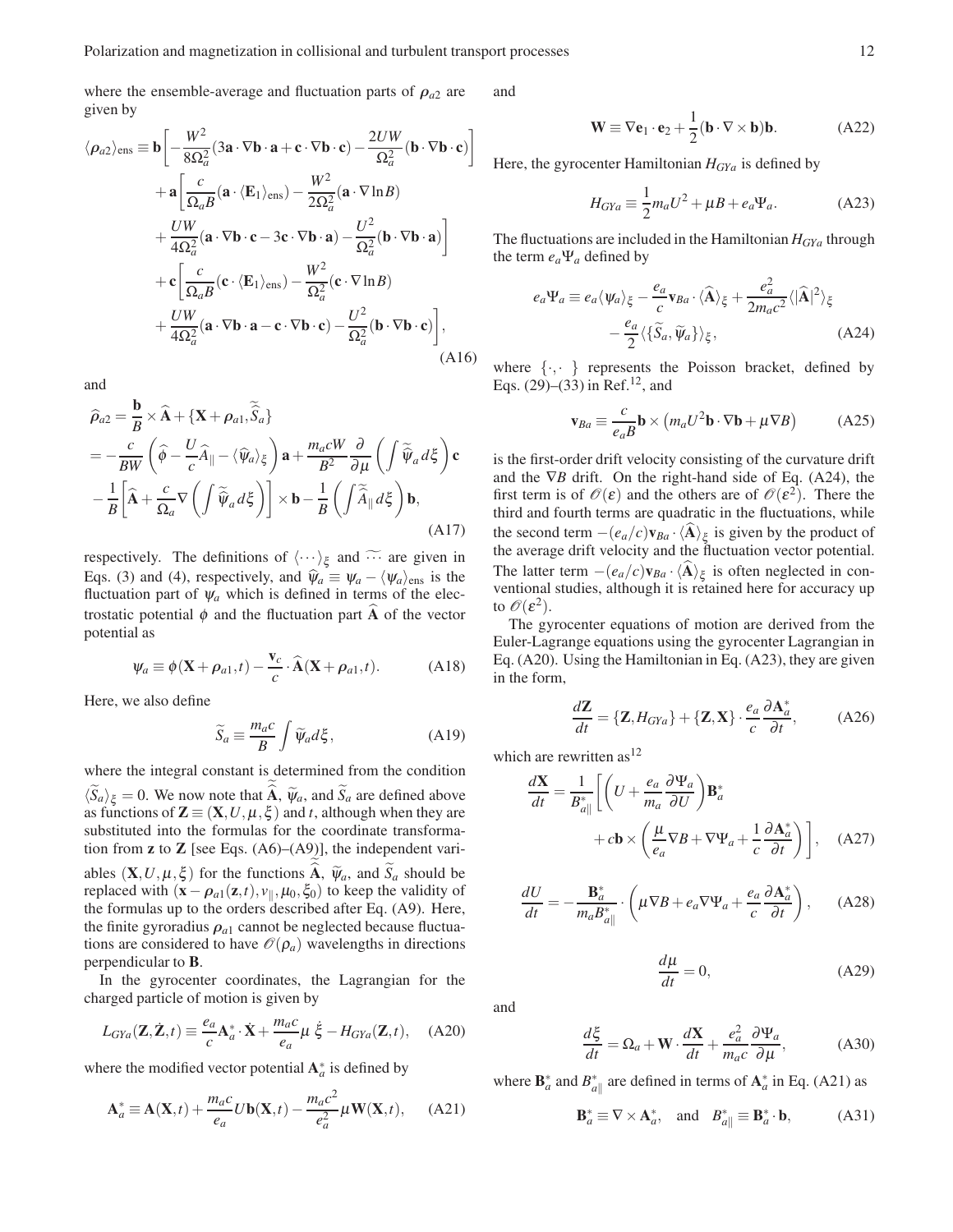respectively. Since the gyrocenter Lagrangian *LGY* is independent of the gyrophase variable  $\xi$ , the time derivatives of the gyrocenter variables do not depend on ξ and the magnetic moment  $\mu = (e_a/m_a c)(\partial L_{GY}/\partial \dot{\xi})$  is conserved, as seen in Eqs. (A27)–(A30). The gyrocenter motion given by Eqs. (A27)–(A30) satisfies Liouville's theorem, which is expressed as

$$
\frac{\partial D_a(\mathbf{Z},t)}{\partial t} + \frac{\partial}{\partial \mathbf{Z}} \cdot \left( D_a(\mathbf{Z},t) \frac{d\mathbf{Z}}{dt} \right) = 0, \tag{A32}
$$

where the Jacobian  $D_a(\mathbf{Z}, t)$  is given by

$$
D_a(\mathbf{Z},t) = \frac{B_{a\parallel}^*}{m_a}.
$$
 (A33)

## Appendix B: EXPANSION OF *d*X/*dt* AND *d*ρ*a*/*dt* IN <sup>ε</sup>

In this Appendix,  $dX/dt$  and  $d\rho_a/dt$  are expanded in the normalized gyroradius parameter  $\varepsilon$ . To begin with, the zerothorder gyrocenter velocity is parallel to the background magnetic field and given by

$$
\left(\frac{d\mathbf{X}}{dt}\right)_0 = U\mathbf{b}(\mathbf{X},t),\tag{B1}
$$

which contains no fluctuation part. The first-order gyrocenter velocity is written as

$$
\left(\frac{d\mathbf{X}}{dt}\right)_1 = \left\langle \left(\frac{d\mathbf{X}}{dt}\right)_1 \right\rangle_{\text{ens}} + \left(\frac{d\mathbf{X}}{dt}\right)_1, \tag{B2}
$$

where the ensemble-averaged part and the fluctuation part are given by

$$
\left\langle \left(\frac{d\mathbf{X}}{dt}\right)_1 \right\rangle_{\text{ens}} = \frac{c}{e_a B} \mathbf{b} \times \left( m_a U^2 \mathbf{b} \cdot \nabla \mathbf{b} + \mu \nabla B + e_a \nabla \langle \phi_1 \rangle_{\text{ens}} \right)
$$
  

$$
\equiv \mathbf{v}_{da},
$$
 (B3)

and

$$
\widehat{\left(\frac{d\mathbf{X}}{dt}\right)}_1 = -\frac{e_a}{m_a c} \langle \widehat{A}_{\parallel} \rangle_{\xi} \mathbf{b} + \frac{c}{B} \mathbf{b} \times \nabla \langle \widehat{\psi}_a \rangle_{\xi} \equiv \widehat{\mathbf{v}}_{ga}, \quad (B4)
$$

respectively. Regarding the second-order gyrocenter velocity, only its ensemble-averaged part is given here as

$$
\left\langle \left( \frac{d\mathbf{X}}{dt} \right)_2 \right\rangle_{\text{ens}} = -\frac{U}{\Omega_a} \left[ (\mathbf{b} \cdot \nabla \times \mathbf{b}) \mathbf{v}_{da} + \frac{\mu}{m_a \Omega_a} (\nabla \times \mathbf{W})_\perp \right] + \frac{c}{B} \left( -\nabla \langle \phi_2 \rangle_{\text{ens}} - \frac{1}{c} \frac{\partial \mathbf{A}}{\partial t} \right) \times \mathbf{b} = \mathbf{v}_{da2}.
$$
 (B5)

The zeroth-order part of  $d\rho_a/dt$  is given by the perpendicular component of the particle velocity as

$$
\left(\frac{d\rho_a}{dt}\right)_0 = \Omega_a \frac{\partial \rho_{a1}}{\partial \xi} = (\mathbf{v}_c)_{\perp}
$$

$$
\equiv -\left(\frac{2\mu}{m_a}\right)^{1/2} [\sin \xi \mathbf{e}_1 + \cos \xi \mathbf{e}_2], \quad (B6)
$$

The first-order part of  $d\rho_a/dt$  is written as

$$
\left(\frac{d\rho_a}{dt}\right)_1 = \left\langle \left(\frac{d\rho_a}{dt}\right)_1 \right\rangle_{\text{ens}} + \left(\frac{\widehat{d\rho_a}}{dt}\right)_1, \quad \text{(B7)}
$$

where

$$
\left\langle \left(\frac{d\rho_a}{dt}\right)_1 \right\rangle_{\text{ens}} = U\mathbf{b} \cdot \left(\nabla \rho_{a1} + \mathbf{W} \frac{\partial \rho_{a1}}{\partial \xi}\right) + \Omega_a \frac{\partial \langle \rho_{a2} \rangle_{\text{ens}}}{\partial \xi},
$$
\n(B8)

and

*c*<sub>c</sub>

$$
\left(\frac{\widehat{d\rho_a}}{dt}\right)_1 = -\frac{e_a}{m_a c} \left(\widehat{\widehat{A}}_{\parallel} \mathbf{b} + \widehat{\mathbf{A}}_{\perp}\right) - \frac{c}{B} \mathbf{b} \times \nabla \langle \widehat{\psi}_a \rangle_{\xi} + \{(\mathbf{v}_c)_{\perp}, \widehat{\widehat{S}}_a\}.
$$
\n(B9)

The second-order ensemble-averaged part of  $(c/e_a)$ **M**<sub>*a*</sub> is derived from Eqs. (28), (B1), (B3), (B6), and (B8) as

$$
\left\langle \left(\frac{c}{e_a} \mathbf{M}_a\right)_2 \right\rangle_{\text{ens}}
$$
\n
$$
= \frac{c}{e_a} \int d^6 Z \, \delta^3 (\mathbf{X} - \mathbf{x}) (D_{a0} f_{a1} + D_{a1} f_{a0}) (-\mu \mathbf{b})
$$
\n
$$
+ \frac{1}{\Omega_a} \left[ \int d^6 Z \, \delta^3 (\mathbf{X} - \mathbf{x}) D_{a0} f_{a0} U \mathbf{v}_{da} \right.
$$
\n
$$
- 2 \frac{c}{e_a} \int d^6 Z \, \delta^3 (\mathbf{X} - \mathbf{x}) D_{a0} f_{a0} U \mu \mathbf{b} \times (\mathbf{b} \cdot \nabla) \mathbf{b}
$$
\n
$$
+ \frac{c}{2e_a} \mathbf{b} \times \nabla \left( \int d^6 Z \, \delta^3 (\mathbf{X} - \mathbf{x}) D_{a0} f_{a0} U \mu \right) \right], \quad (B10)
$$

where  $D_{a0}$  and  $D_{a1}$  are given by

$$
D_{a0} = \frac{B}{m_a}, \qquad D_{a1} = \frac{c}{e_a} U \mathbf{b} \cdot (\nabla \times \mathbf{b}). \tag{B11}
$$

## Appendix C: ZEROTH AND FIRST-ORDER DISTRIBUTION FUNCTIONS

We here consider the zeroth and first-order distribution functions in the normalized gyroradius parameter  $\varepsilon$ , and present the kinetic equations satisfied by these distribution functions. As for the zeroth-order distribution function, Maxwellian and non-Maxwellian cases are treated.

## 1. Case of Maxwellian zeroth-order distribution

To the zeroth order in  $\varepsilon$ , Eq. (1) is written as

$$
\dot{\mathbf{Z}}_0 \cdot \frac{\partial f_{a0}}{\partial \mathbf{Z}} = \sum_b C_{ab}^{(p)} [f_{a0}, f_{b0}], \tag{C1}
$$

where  $\dot{\mathbf{Z}}_0$  represents the zeroth-order part of  $\dot{\mathbf{Z}} \equiv d\mathbf{Z}/dt$ . The collision terms appear on the right-hand side of Eq. (C1) because the collision frequency is regarded here as of the same order as the transit frequency  $\omega_{Ta}$ .

In Ref.<sup>29</sup>, it is shown using Eq.  $(C1)$  and the property of the collision operator regarding the entropy production that, in the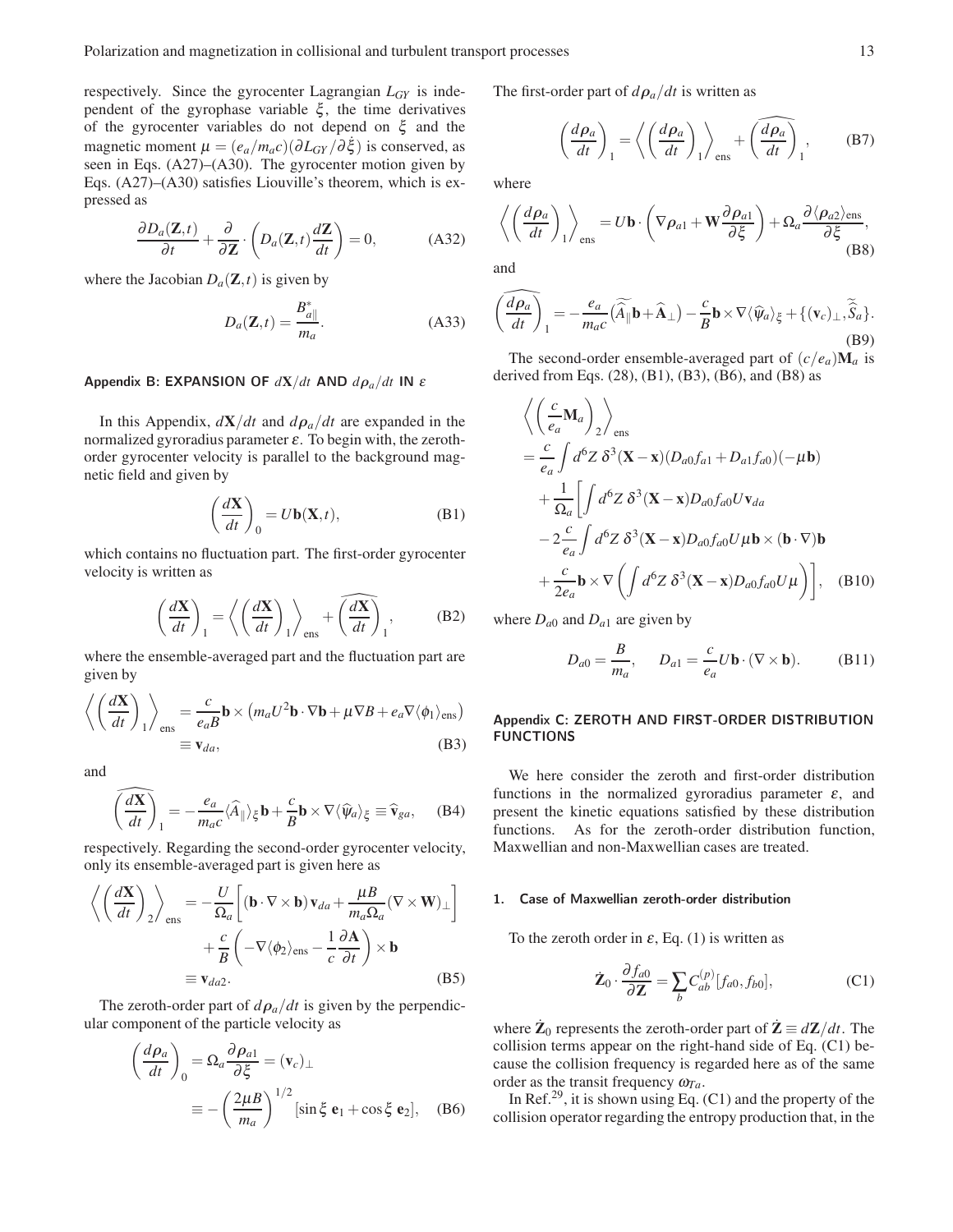magnetic confinement system with nested toroidal magnetic surfaces, the collision term vanishes and  $f_{a0}$  is the Maxwellian equilibrium *faM* distribution function with no means flow, and satisfies

$$
\mathbf{b} \cdot \nabla f_{aM}(\mathbf{X}, \mathcal{E}_c, t) = 0,\tag{C2}
$$

where  $\mathcal{E}_c$  represents the zeroth-order particle energy given by

$$
\mathcal{E}_c = \frac{1}{2} m_a U^2 + \mu B + e_a \langle \phi_1 \rangle_{\text{ens}}.
$$
 (C3)

It should be noted that, in Eq. (C2),  $\nabla \equiv \partial/\partial \mathbf{X}$  acts on  $f_{aM}$ with  $\mathcal{E}_c$  fixed. Then we can write

$$
f_{a0} = f_{aM}(\mathbf{X}, \mathscr{E}_c)
$$
  
=  $n_{a0} \left(\frac{m_a}{2\pi T_{a0}}\right)^{3/2} \exp\left(-\frac{\mathscr{E}_c - e_a \langle \phi_1 \rangle_{\text{ens}}}{T_{a0}}\right),$  (C4)

where  $n_{a0}$ ,  $T_{a0}$  and  $\langle \phi_1 \rangle_{\text{ens}}$  need to be flux surface functions because of Eq. (C2).

Next we find from Eq. (1) that the first-order ensembleaveraged gyrocenter distribution function  $\langle f_{a1} \rangle_{\text{ens}}$  satisfies

$$
\dot{\mathbf{Z}}_{0} \cdot \frac{\partial \langle f_{a1} \rangle_{\text{ens}}}{\partial \mathbf{Z}} + \langle \dot{\mathbf{Z}}_{1} \rangle_{\text{ens}} \cdot \frac{\partial f_{aM}}{\partial \mathbf{Z}}
$$
\n
$$
= \sum_{b} (C_{ab}^{(p)})^{L} [\langle f_{a1} \rangle_{\text{ens}}, \langle f_{b1} \rangle_{\text{ens}}]
$$
\n
$$
\equiv \sum_{b} \langle C_{ab}^{(p)} [\langle f_{a1} \rangle_{\text{ens}}, f_{b0}] + C_{ab}^{(p)} [f_{a0}, \langle f_{b1} \rangle_{\text{ens}}] \rangle_{\xi}, \quad (C5)
$$

where  $(C_{ab}^{(p)})^L$  represents the linearized collision operator. Equation (C5) is the so-called linearized drift kinetic equation, which is used as a basic equation for the neoclassical transport theory.29–31

From the fluctuation part of Eq. (C10), the governing equation for the first-order fluctuation part of the gyrocenter distribution function is obtained as

$$
\frac{\partial}{\partial t}\widehat{f}_{a1} + \{\widehat{f}_{a1}, \mathscr{E}_c\} + \{f_{aM} + \widehat{f}_{a1}, e\langle \widehat{\psi}_a \rangle_{\xi}\} = \langle (C_{ab}^{(g)})^L[\widehat{f}_{a1}, \widehat{f}_{b1}] \rangle_{\xi},
$$
\n(C6)

where effects of gyroradius scale perpendicular wavelengths of  $f_{a1}$  are taken into account in defining the collision operator  $(C_{ab}^{(g)})^L$  by

$$
(C_{ab}^{(g)})^L[\widehat{f}_{a1}, \widehat{f}_{b1}]
$$
  
\n
$$
\equiv e^{\rho_{a1} \cdot \nabla} (C_{ab}^{(p)})^L[e^{-\rho_{a1} \cdot \nabla} \widehat{f}_{a1}, e^{-\rho_{b1} \cdot \nabla} \widehat{f}_{b1}].
$$
 (C7)

Here,  $\hat{f}_a$ <sup>1</sup> is given by the sum of adiabatic and nonadiabatic parts as

$$
\widehat{f}_{a1} = -\frac{e_a \langle \widehat{\psi}_a \rangle_{\xi}}{T_{a0}} f_{aM} + \widehat{h}_a, \tag{C8}
$$

which is substituted into Eq. (C6) to derive the equation for  $h_a$ 

$$
\frac{\partial}{\partial t}\hat{h}_a + \{\hat{h}_a, \mathscr{E}_c + e \langle \hat{\psi}_a \rangle_{\xi}\} - \sum_b \langle (C_{ab}^{(g)})^L [\hat{h}_a, \hat{h}_b] \rangle_{\xi}
$$

$$
= e_a \frac{\partial \langle \hat{\psi}_a \rangle_{\xi}}{\partial t} \frac{f_{aM}}{T_{a0}} - \{ \mathbf{X}, e_a \langle \hat{\psi}_a \rangle_{\xi} \} \cdot \frac{f_{aM}(\mathbf{X}, \mathscr{E}_c)}{\partial \mathbf{X}}.
$$
(C9)

# 2. Case of non-Maxwellian zeroth-order distribution

In the zeroth-order in  $\varepsilon$ , Eq. (1) gives

$$
\dot{\mathbf{Z}}_0 \cdot \frac{\partial f_{a0}}{\partial \mathbf{Z}} = 0, \tag{C10}
$$

where the collision term is neglected by assuming the collision frequency to be sufficiently small. It is seen from Eq. (C10) that the zeroth-order distribution function  $f_0 = f_0(\mathbf{X}, \mathscr{E}_c, \mu)$ satisfies

$$
\mathbf{b} \cdot \nabla f_{a0}(\mathbf{X}, \mathscr{E}_c, \mu) = 0,\tag{C11}
$$

where  $\mathcal{E}_c$  is defined in Eq. (C3) and  $\nabla \equiv \partial/\partial \mathbf{X}$  acts on  $f_{aM}$ with  $\mathcal{E}_c$  fixed in the same way as in Eq. (C2).

From the fluctuation part of Eq. (1), the governing equation for the first-order fluctuation part of the gyrocenter distribution function is obtained as

$$
\frac{\partial}{\partial t}\widehat{f}_{a1} + \{\widehat{f}_{a1}, \mathscr{E}_c\} + \{f_{a0} + \widehat{f}_{a1}, e_a \langle \widehat{\psi}_a \rangle_{\xi}\} = \sum_b \langle (C_{ab}^{(g)})^L [\widehat{f}_{a1}, \widehat{f}_{b1}] \rangle_{\xi},
$$
\n(C12)

where the collision term is retained for including collisional effects on gyrokinetic turbulence. Here,  $\hat{f}_{a1}$  is given by the sum of adiabatic and nonadiabatic parts as

$$
\widehat{f}_{a1} = e_a \langle \widehat{\psi}_a \rangle_{\xi} \frac{\partial f_{a0}(\mathbf{X}, \mathscr{E}_c, \mu)}{\partial \mathscr{E}_c} + \widehat{h}_a \tag{C13}
$$

which is substituted into Eq. (C12) to derive the equation for *ha*,

$$
\frac{\partial}{\partial t}\hat{h}_a + \{\hat{h}_a, \mathscr{E}_c + e_a \langle \hat{\psi}_a \rangle_{\xi}\} - \sum_b \langle (C_{ab}^{(g)})^L [\hat{h}_a, \hat{h}_b] \rangle_{\xi}
$$
\n
$$
= -e_a \frac{\partial \langle \hat{\psi}_a \rangle_{\xi}}{\partial t} \frac{\partial f_{a0}(\mathbf{X}, \mathscr{E}_c, \mu)}{\partial \mathscr{E}_c} - \{\mathbf{X}, e_a \langle \hat{\psi}_a \rangle_{\xi}\} \cdot \frac{\partial f_{a0}(\mathbf{X}, \mathscr{E}_c, \mu)}{\partial \mathbf{X}}.
$$
\n(C14)

It is found that the nonlinear gyrokinetic equation in Ref.<sup>27</sup> can be reproduced from Eq. (C14) while neglecting the collision term and using the WKB representation described in Appendix D.

Substituting Eq. (C13) into Eqs. (78) and (86), the gyrokinetic Poisson and Ampère equations are written as

$$
-\nabla^2 \hat{\phi} = 4\pi \sum_a e_a \int d^3 X \, d\mathcal{E}_c \, d\mu \, d\xi \sum_{\sigma=\pm 1} \frac{B}{m_a^2 |U|}
$$
  
 
$$
\times \delta^3 (\mathbf{X} + \rho_{a1} - \mathbf{x}) \left[ e_a \hat{\phi} \frac{\partial f_{a0}}{\partial \mathcal{E}_c} + e_a \left( \hat{\phi} - \frac{U}{c} \hat{A} \right) \right]
$$
  
 
$$
-\langle \hat{\psi}_a \rangle_{\xi} \left[ \frac{1}{B} \frac{\partial f_{a0}}{\partial \mu} + \hat{h}_a \right], \tag{C15}
$$

and

$$
-\nabla^2 \hat{\mathbf{A}} = \frac{4\pi}{c} \sum_a e_a \int d^3 X \, d\mathcal{E}_c \, d\mu \, d\xi \sum_{\sigma = \pm 1} \frac{B}{m_a^2 |U|}
$$
  
 
$$
\times \delta^3 (\mathbf{X} + \rho_{a1} - \mathbf{x}) \left[ U \mathbf{b} \left\{ e_a \left( \hat{\phi} - \frac{U}{c} \hat{A}_{\parallel} - \langle \hat{\psi}_a \rangle_{\xi} \right) \right.\right.
$$
  
 
$$
\times \frac{1}{B} \frac{\partial f_{a0}}{\partial \mu} + \hat{h}_a \right\} + (\mathbf{v}_c)_{\perp} \left\{ -\langle \hat{\psi}_a \rangle_{\xi} \frac{1}{B} \frac{\partial f_{a0}}{\partial \mu} + \hat{h}_a \right\} \right],
$$
(C16)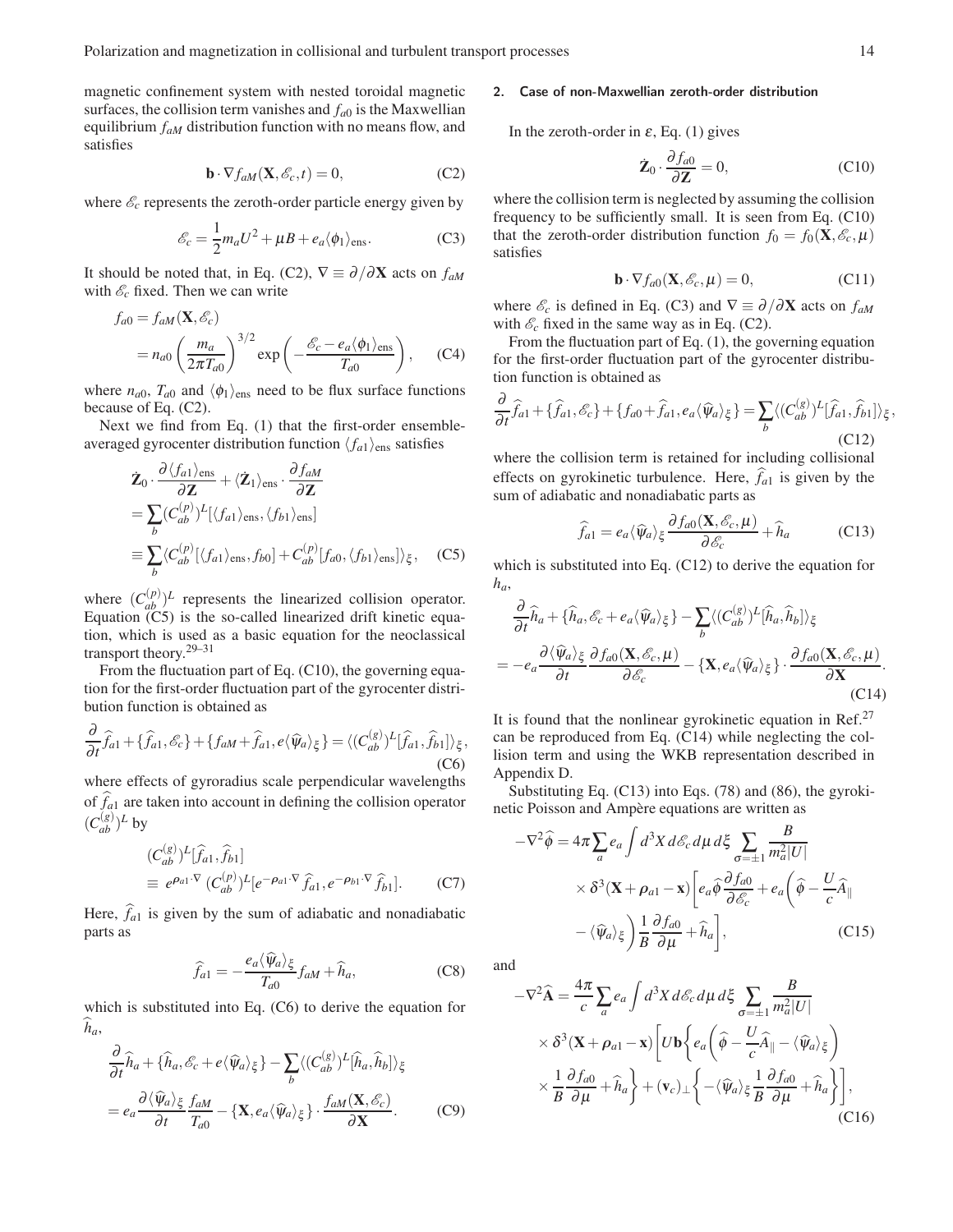respectively, where  $\sigma \equiv U/|U|$  and  $|U| \equiv [(2/m_a)(\mathscr{E}_c - \mu B$  $e_a \langle \phi_1 \rangle_{\text{ens}}$ )]<sup>1/2</sup> are used and the integration in  $\mathscr{E}_c$  and  $\mu$  are done over the region defined by  $0 \leq \mu B \leq \mathcal{E}_c - e_a \langle \phi_1 \rangle_{\text{ens}}$ .

It is useful to consider a case in which the distribution function  $f_a^{(p)}$  in the particle coordinates is used instead of the distribution function  $f_a$  in the gyrocenter coordinates. These functions are related to each other by

$$
f_a^{(p)}(\mathbf{x}, \mathcal{E}, \mu_0, \xi_0, t) = f_a(\mathbf{X}, \mathcal{E}_c, \mu, \xi, t),
$$
 (C17)

where  $\mathscr E$  and  $\mathscr E_c$  are used as independent variables instead of  $v_{\parallel}$  and *U*, respectively. Here, following Ref.<sup>25</sup>,  $\mathcal{E}$  is defined by

$$
\mathscr{E} \equiv \frac{1}{2} m_a v^2 + e_a \Phi, \tag{C18}
$$

where  $\Phi$  is the equilibrium electrostatic potential and corresponds to  $\langle \phi \rangle_{\text{ens}}$  in our notation. The relation between  $\mathscr{E}_c$  and  $\mathscr E$  is written as

$$
\mathscr{E}_c = \mathscr{E} + \Delta \mathscr{E}.\tag{C19}
$$

Then, using Eqs. (A7), (A8), (C3), and (C18), the fluctuation part  $\Delta \mathscr{E}$  of  $\Delta \mathscr{E}$  is obtained up to the leading order in  $\varepsilon$  as

$$
\Delta \widehat{\mathscr{E}} = e_a \left( \frac{1}{c} \mathbf{v} \cdot \widehat{\mathbf{A}} + \widetilde{\widehat{\Psi}}_a \right) = e_a \left( \widehat{\phi} - \langle \widehat{\psi}_a \rangle_{\xi} \right). \tag{C20}
$$

Equation (A8) is rewritten as

$$
\mu = \mu_0 + \Delta \mu, \qquad (C21)
$$

and the fluctuation part  $\Delta \hat{\mu}$  of  $\Delta \mu$  is given up to the leading order in  $\varepsilon$  as

$$
\Delta \widehat{\mu} = \frac{e_a}{B} \left( \frac{1}{c} \mathbf{v}_{\perp} \cdot \widehat{\mathbf{A}} + \widetilde{\widehat{\psi}}_a \right) = \frac{e_a}{B} \left( \widehat{\phi} - \frac{1}{c} v_{\parallel} \widehat{A}_{\parallel} - \langle \widehat{\psi}_a \rangle_{\xi} \right).
$$
\n(C22)

Noting that the zeroth-order parts of  $f_a$  and  $f_a^{(p)}$  are both given by the same function  $f_{a0}$ , and using Eqs. (C13), (C20) and (C22), the first-order fluctuation part  $\hat{f}_{a1}^{(p)}$  $f_{a1}^{(p)}$  of  $f_{a}^{(p)}$  is written as

$$
\hat{f}_{a1}^{(p)}(\mathbf{x}, \mathscr{E}, \mu_0, t) \n= \hat{f}_{a1}(\mathbf{x} - \rho_{a1}, \mathscr{E}, \mu_0, t) + \left( \Delta \hat{\mathscr{E}} \frac{\partial}{\partial \mathscr{E}} + \Delta \hat{\mu} \frac{\partial}{\partial \mu_0} \right) f_{a0}(\mathbf{x}, \mathscr{E}, \mu_0, t) \n= e_a \hat{\phi} \frac{\partial f_{a0}}{\partial \mathscr{E}} + e_a \left( \hat{\phi} - \frac{v_{\parallel}}{c} \hat{A}_{\parallel} - \langle \hat{\psi}_a \rangle_{\xi} \right) \frac{1}{B} \frac{\partial f_{a0}}{\partial \mu} \n+ \hat{h}_a(\mathbf{x} - \rho_{a1}, \mathscr{E}, \mu_0, t),
$$
\n(C23)

We find from using Eq. (C23) that Eqs. (C15) and (C16) are rewritten in the well-known forms as  $-\nabla^2 \widehat{\phi} = \sum_a e_a \int d^6 z' \, \delta^3(\mathbf{x}' - \mathbf{x}) \widehat{f}^{(p)}(\mathbf{z}')$  and  $\nabla \times \widehat{\mathbf{B}} =$  $(4\pi/c)\sum_{a}e_{a}\int d^{6}z'\,\delta^{3}(\mathbf{x}'-\mathbf{x})\widehat{f}^{(p)}(\mathbf{z}')\mathbf{v}'$ , respectively.

## Appendix D: WKB REPRESENTATION

Here, we consider any variable *Q*, the fluctuation part *Q*b of which has small wavelengths of the order of the gyroradius  $\rho$ 

in directions perpendicular to the background magnetic field. Then we use the WKB (or ballooning) representation<sup>25–27</sup> for  $Q$ ,

$$
\widehat{Q}(\mathbf{x},t) = \sum_{\mathbf{k}_{\perp}} \widehat{Q}_{\mathbf{k}_{\perp}}(\mathbf{x},t) \exp[iS_{\mathbf{k}_{\perp}}(\mathbf{x},t)], \tag{D1}
$$

where  $Q_{\mathbf{k}_{\perp}}(\mathbf{x},t)$  has the same gradient scale length *L* as that of the equilibrium field, while the eikonal  $S_{\mathbf{k}_{\perp}}(\mathbf{x},t)$  represents the rapid variation with the wave number vector  ${\bf k}_\perp$   $\equiv$   $\nabla S_{{\bf k}_\perp}$  ( $\sim$  $\rho^{-1}$ ) which satisfies **k**<sub>⊥</sub> · **b** = 0.

The first-order fluctuation part  $\hat{f}_{a1}^{(p)}$  $a_1^{(P)}(\mathbf{z},t)$  of the distribution function in the particle coordinates is given by the WKB representation as

$$
\widehat{f}_{a1}^{(p)}(\mathbf{z},t) = \sum_{\mathbf{k}_{\perp}} \widehat{f}_{a1\mathbf{k}_{\perp}}^{(p)}(\mathbf{z},t) \exp[iS_{\mathbf{k}_{\perp}}(\mathbf{x},t)].
$$
 (D2)

The first-order fluctuation part  $\hat{f}_{a1}(\mathbf{Z},t)$  of the gyrocenter distribution function and its nonadiabatic part  $\hat{h}_a(\mathbf{Z},t)$  are given by the WKB representation as

$$
\begin{bmatrix} \hat{f}_{a1}(\mathbf{Z},t) \\ \hat{h}_{a}(\mathbf{Z},t) \end{bmatrix} = \sum_{\mathbf{k}_{\perp}} \begin{bmatrix} \hat{f}_{a1\mathbf{k}_{\perp}}(\mathbf{Z},t) \\ \hat{h}_{a\mathbf{k}_{\perp}}(\mathbf{Z},t) \end{bmatrix} \exp[iS_{\mathbf{k}_{\perp}}(\mathbf{X},t)], \quad (D3)
$$

where the gyrocenter position vector  $X$  is used in the eikonal  $S_{k_{\perp}}(\mathbf{X},t)$  instead of the particle position vector **x**. From Eqs. (C13) and (C23), we have

$$
\widehat{f}_{a1\mathbf{k}_{\perp}} = e_a \langle \widehat{\psi}_a \rangle_{\xi \mathbf{k}_{\perp}} \frac{\partial f_{a0}(\mathbf{X}, \mathscr{E}_c, \mu)}{\partial \mathscr{E}_c} + \widehat{h}_{a\mathbf{k}_{\perp}}, \quad (D4)
$$

and

$$
\hat{f}_{a1\mathbf{k}_{\perp}}^{(p)} = e_a \hat{\phi}_{\mathbf{k}_{\perp}} \frac{\partial f_{a0}}{\partial \mathscr{E}_c} + e_a \left( \hat{\phi}_{\mathbf{k}_{\perp}} - \frac{U}{c} \hat{A}_{\parallel \mathbf{k}_{\perp}} \right. \n- \langle \hat{\psi}_a \rangle_{\xi \mathbf{k}_{\perp}} e^{-i\mathbf{k}_{\perp} \cdot \rho_{a1}} \left. \right) \frac{1}{B} \frac{\partial f_{a0}}{\partial \mu} + \hat{h}_{a\mathbf{k}_{\perp}} e^{-i\mathbf{k}_{\perp} \cdot \rho_{a1}}, \quad (D5)
$$

respectively, and Eq. (C14) is rewritten as

$$
\begin{split}\n&\left(\frac{\partial}{\partial t} + U\mathbf{b} \cdot \nabla + \mathbf{k}_{\perp} \cdot \mathbf{v}_{da}\right) \hat{h}_{a\mathbf{k}_{\perp}} \\
&\quad - \sum_{b} e^{i\mathbf{k}_{\perp} \cdot \rho_{a1}} \langle (C_{ab}^{(p)})^{L} [\hat{h}_{a} e^{-i\mathbf{k}_{\perp} \cdot \rho_{a1}}, \hat{h}_{b} e^{-i\mathbf{k}_{\perp} \cdot \rho_{b1}}] \rangle_{\xi} \\
&\quad = -e_{a} \left(\frac{\partial f_{a0}}{\partial \mathcal{E}_{c}} \frac{\partial}{\partial t} + i \frac{c}{B} (\mathbf{b} \times \mathbf{k}_{\perp}) \cdot \nabla f_{a0}\right) \langle \hat{\psi}_{a} \rangle_{\xi} \mathbf{k}_{\perp} \\
&\quad + \frac{c}{B} \sum_{\mathbf{k}'_{\perp} + \mathbf{k}''_{\perp} = \mathbf{k}_{\perp}} [\mathbf{b} \cdot (\mathbf{k}'_{\perp} \times \mathbf{k}''_{\perp})] \langle \hat{\psi}_{a} \rangle_{\xi} \mathbf{k}'_{\perp} \hat{h}_{\mathbf{k}''_{\perp}}, \qquad (D6)\n\end{split}
$$

where

$$
\langle \widehat{\psi}_a\rangle_{\xi\mathbf{k}_\perp}=J_0\left(\frac{k_\perp W}{\Omega_a}\right)\left(\widehat{\phi}_{\mathbf{k}_\perp}-\frac{U}{c}\widehat{A}_{\parallel\mathbf{k}_\perp}\right)+J_1\left(\frac{k_\perp W}{\Omega_a}\right)\frac{W}{c}\frac{\widehat{B}_{\parallel\mathbf{k}_\perp}}{\stackrel{k_\perp}{(D7)}}\eqno(57)
$$

.

Here,  $J_0$  and  $J_1$  are the first and second-order Bessel functions, respectively.